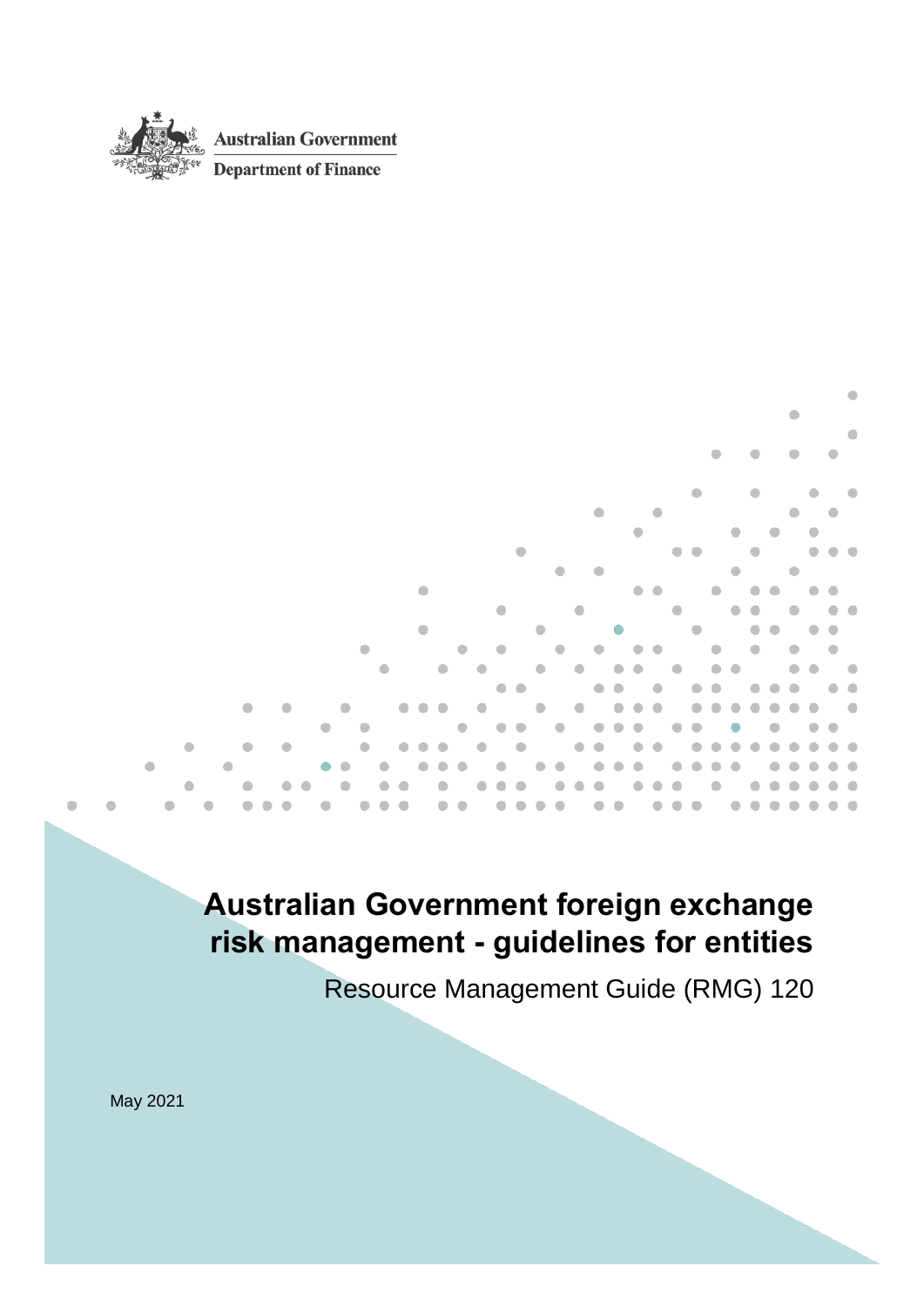#### © Commonwealth of Australia 2021

ISBN: 978-1-925537-69-7 (Online)

With the exception of the Commonwealth Coat of Arms and where otherwise noted, all material presented in this document is provided under a Creative Commons Attribution 3.0 Australia (*[http://creativecommons.org/licenses/by/3.0/au](http://creativecommons.org/licenses/by/3.0/au/)*) licence.



The details of the relevant licence conditions are available on the Creative Commons website (accessible using the links provided) as is the full legal code for the CC BY 3 AU licence.

#### **Use of the Coat of Arms**

The terms under which the Coat of Arms can be used are detailed on the following website: *<https://pmc.gov.au/government/commonwealth-coat-arms>*

#### **Contact us**

Please direct questions or comments about the guide to:

Special Appropriations Team Department of Finance 1 Canberra Avenue Forrest ACT 2603

Email: *[forex@finance.gov.au](mailto:forex@finance.gov.au)*.

The words '**must**', '**required**', '**requires**' and '**requiring**' denote mandatory compliance by accountable authorities/officials. The use of the words 'could', 'may', 'encouraged' or 'consider' convey non-mandatory guidance. The guidance to which these words relate may or may not be applied by accountable authorities/officials in their approach to resource management, depending on the operating circumstances of the entity and its appetite for risk.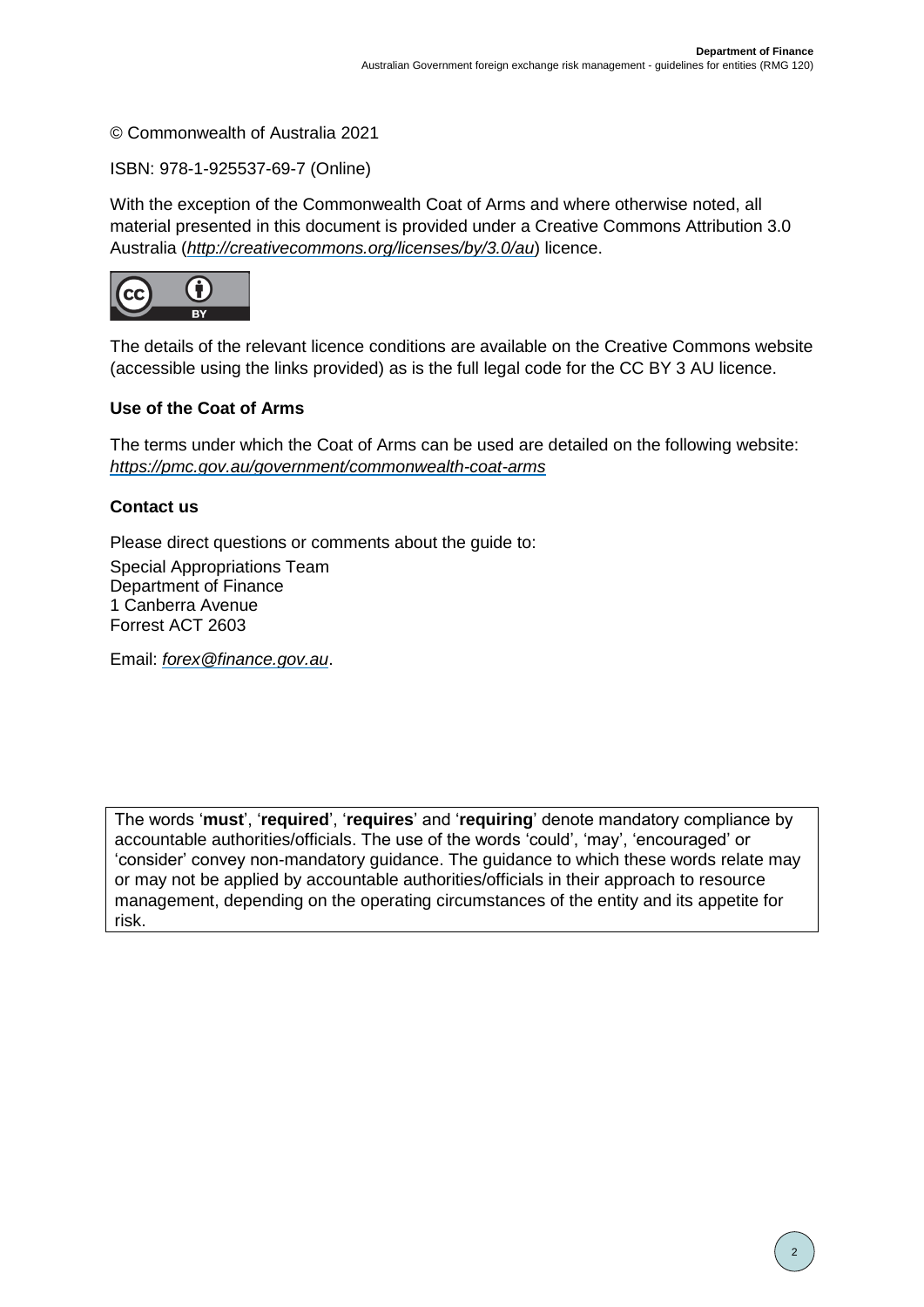# **Contents**

| <b>AUSTRALIAN GOVERNMENT FOREIGN EXCHANGE RISK MANAGEMENT -</b>                                  |                                  |
|--------------------------------------------------------------------------------------------------|----------------------------------|
| <b>GUIDELINES FOR ENTITIES</b>                                                                   | 1                                |
| <b>Audience</b>                                                                                  | 4                                |
| <b>Key points</b>                                                                                | 4                                |
| <b>Resources</b>                                                                                 | 5                                |
| <b>Part 1 - Introduction</b>                                                                     | $6\phantom{1}6$                  |
| Part 2 - Overview                                                                                | $\overline{\mathbf{7}}$          |
| Overarching principle of the forex policy<br>Hedging                                             | $\overline{7}$<br>$\overline{7}$ |
| Entering into contracts, agreements or arrangements that include hedges                          | 10                               |
| Part 3 - Managing foreign exchange risk in accordance with the Foreign Exchange<br><b>Policy</b> | 11                               |
| Identifying foreign exchange risks, foreign exchange exposures and hedging<br>arrangements       | 11                               |
| Measuring foreign exchange risk and hedging arrangements                                         | 11                               |
| Consultation on material exposures                                                               | 12                               |
| Operational risk management and internal controls                                                | 12                               |
| Foreign exchange guidance for CCEs                                                               | 14                               |
| Part 4 – Adjustments to appropriations and estimates                                             | 15                               |
| Maintaining budget estimates                                                                     | 15                               |
| Departmental no-win, no-loss supplementation                                                     | 17                               |
| Administered supplementation                                                                     | 18                               |
| Measurement of gains and losses                                                                  | 18                               |
| Part 5 - Changes in reporting requirements                                                       | 19                               |
| Foreign exchange reporting in CBMS and annual financial statements                               | 19                               |
| Part 6 - Entity case study                                                                       | 20                               |
| <b>Frequently asked questions (FAQs)</b>                                                         | 21                               |
| Appendix A - Applying for an Exemption                                                           | 24                               |
| Appendix B - Acronyms and Glossary of Terms                                                      | 25                               |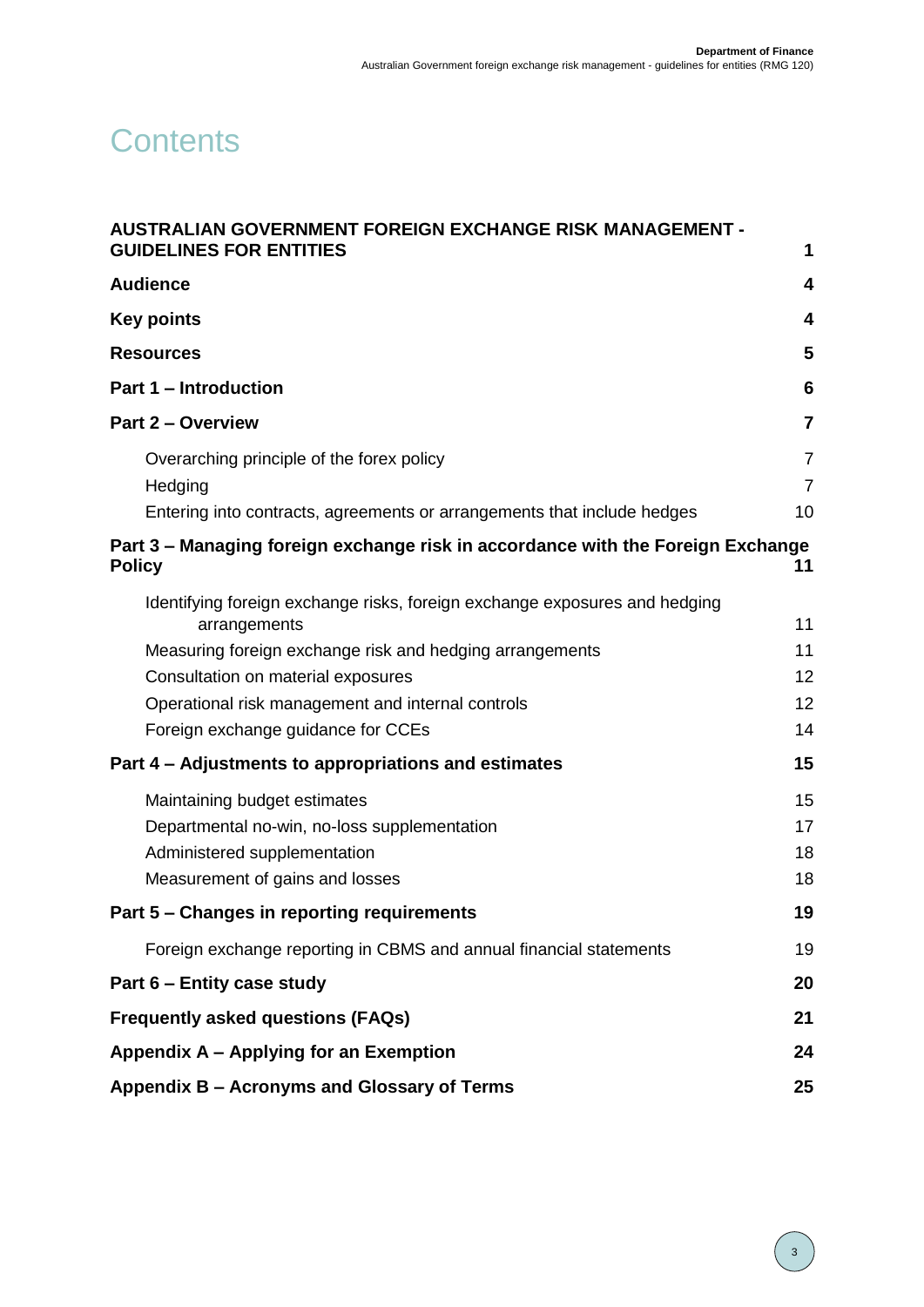# <span id="page-3-0"></span>Audience

*Australian Government foreign exchange risk management – guidelines for entities*  (RMG 120) applies to officials and officers, particularly chief financial officers (CFOs), in Commonwealth entities and companies that:

- are subject to the *[Public Governance, Performance and Accountability Act 2013](https://www.legislation.gov.au/Series/C2017C00269)* (the PGPA Act) and associated legislation (finance law)
- transact, or may be required to transact, in currencies other than the Australian dollar (AUD).

This RMG applies from 1 July 2021 onwards and does not apply retrospectively.

## **Exceptions:**

The *Foreign exchange risk management* policy and this RMG do not apply to:

- Australian Broadcasting Corporation (ABC)
- Australian Office of Financial Management (AOFM)
- Export Finance Australia (EFA)<sup>1</sup>—National Interest Account
- entities classified as Public Financial Corporations or Public Non-Financial Corporations<sup>2</sup>.

# <span id="page-3-1"></span>Key points

This guide:

- explains the Australian Government's policy on foreign exchange (forex) risk management and its implications for entities' operations
- supports officials in determining what may be considered a hedge
- assists officials in identifying and calculating forex gains, losses and exposures
- briefly describes how forex data must be reported to the Department of Finance (Finance) via the Central Budget Management System (CBMS)
- replaces:
	- o Financial Management Guidance No. 2: *Australian Government Foreign Exchange Risk Management Guidelines,* September 2006
	- o Finance Circular No. 2006/06: *Australian Government Foreign Exchange Risk Management Guidelines*.

<sup>&</sup>lt;sup>1</sup> In certain circumstances, EFA may seek supplementation for forex losses made on its National Interest Account, but must also return forex gains to the Official Public Account.

<sup>&</sup>lt;sup>2</sup> Further information on these types of entities can be found on the Finance website: *[https://www.finance.gov.au/government/managing-commonwealth-resources/structure-australian-government-public](https://www.finance.gov.au/government/managing-commonwealth-resources/structure-australian-government-public-sector/pgpa-act-flipchart-and-list)[sector/pgpa-act-flipchart-and-list](https://www.finance.gov.au/government/managing-commonwealth-resources/structure-australian-government-public-sector/pgpa-act-flipchart-and-list)*.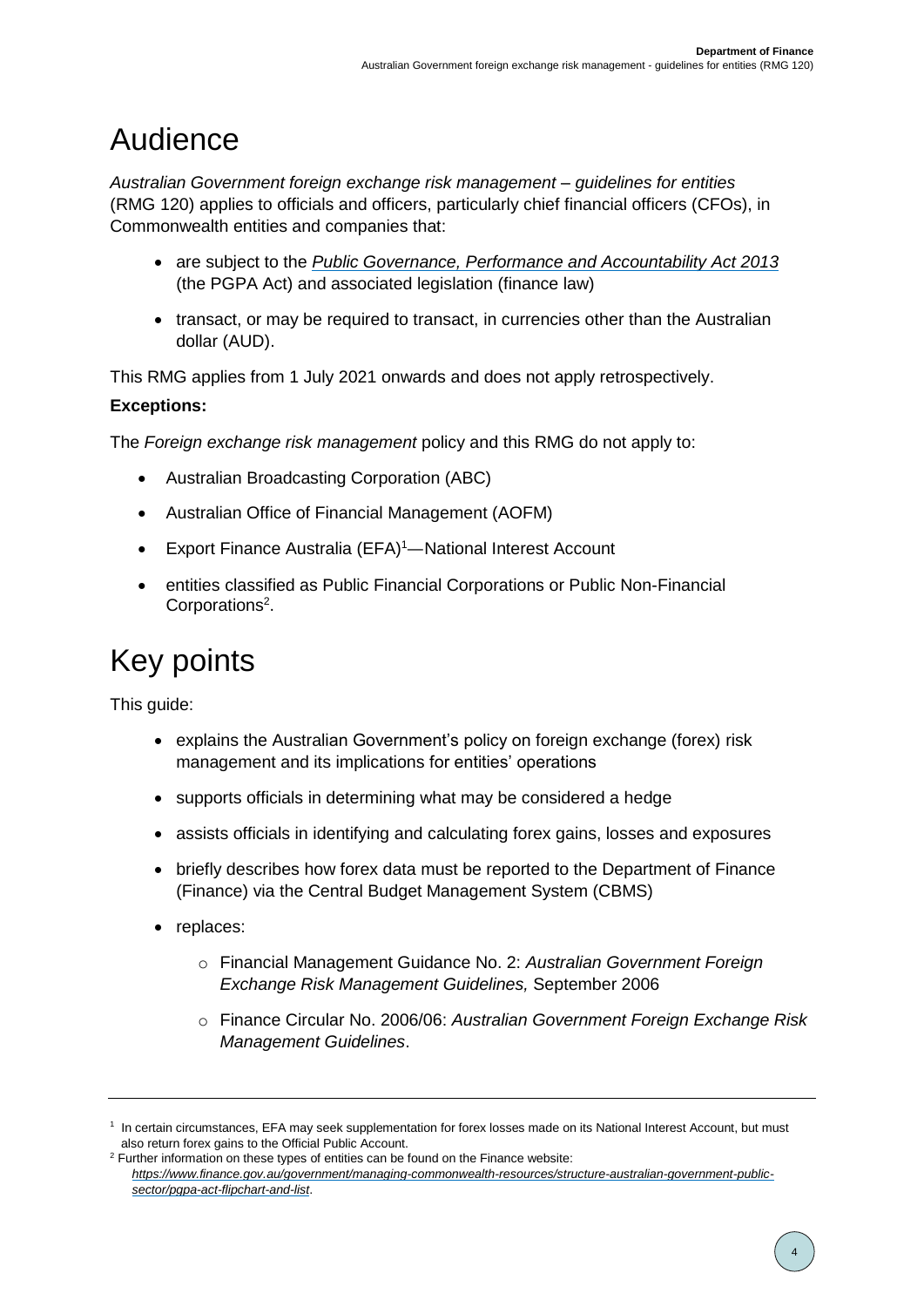For ease of reference and presentation, in this guide:

- **entities**—means Commonwealth entities and companies subject to the PGPA Act
- **officials**—means officials under the PGPA Act and officers of Commonwealth companies
- **manage**—means:
	- o identifying, measuring, monitoring and reporting actual and expected financial transactions with a forex component
	- o identify whether an arrangement (such as a contract, grant agreement, memorandum of understanding, deed or other similar arrangement) will be considered a hedge under the forex policy and identifying whether there may be non-compliance with the finance law
	- $\circ$  ensuring that procurements or arrangements with a forex component achieve value for money.

## <span id="page-4-0"></span>Resources

This guide is available on Finance website at *[www.finance.gov.au](http://www.finance.gov.au/)*.

Other relevant publications include:

- the *[Commonwealth Risk Management Policy](https://www.finance.gov.au/government/comcover/commonwealth-risk-management-policy)*
- the *[Commonwealth Procurement Rules](https://www.legislation.gov.au/Series/F2019L00536)*
- the *Model Accountable [Authority Instructions](https://www.finance.gov.au/government/managing-commonwealth-resources/managing-risk-internal-accountability/duties/risk-internal-controls/accountable-authority-instructions-aais-rmg-206) (AAIs) - RMG 206* covering Commonwealth entities
- the *[Government Policy Orders \(GPOs\)](https://www.finance.gov.au/government/managing-commonwealth-resources/pgpa-legislation-associated-instruments-and-policies)* covering corporate Commonwealth entities (CCEs)
- the *[Finance Minister's delegation](https://www.finance.gov.au/government/managing-commonwealth-resources/pgpa-legislation-associated-instruments-and-policies) to accountable authorities of non-corporate Commonwealth entities.*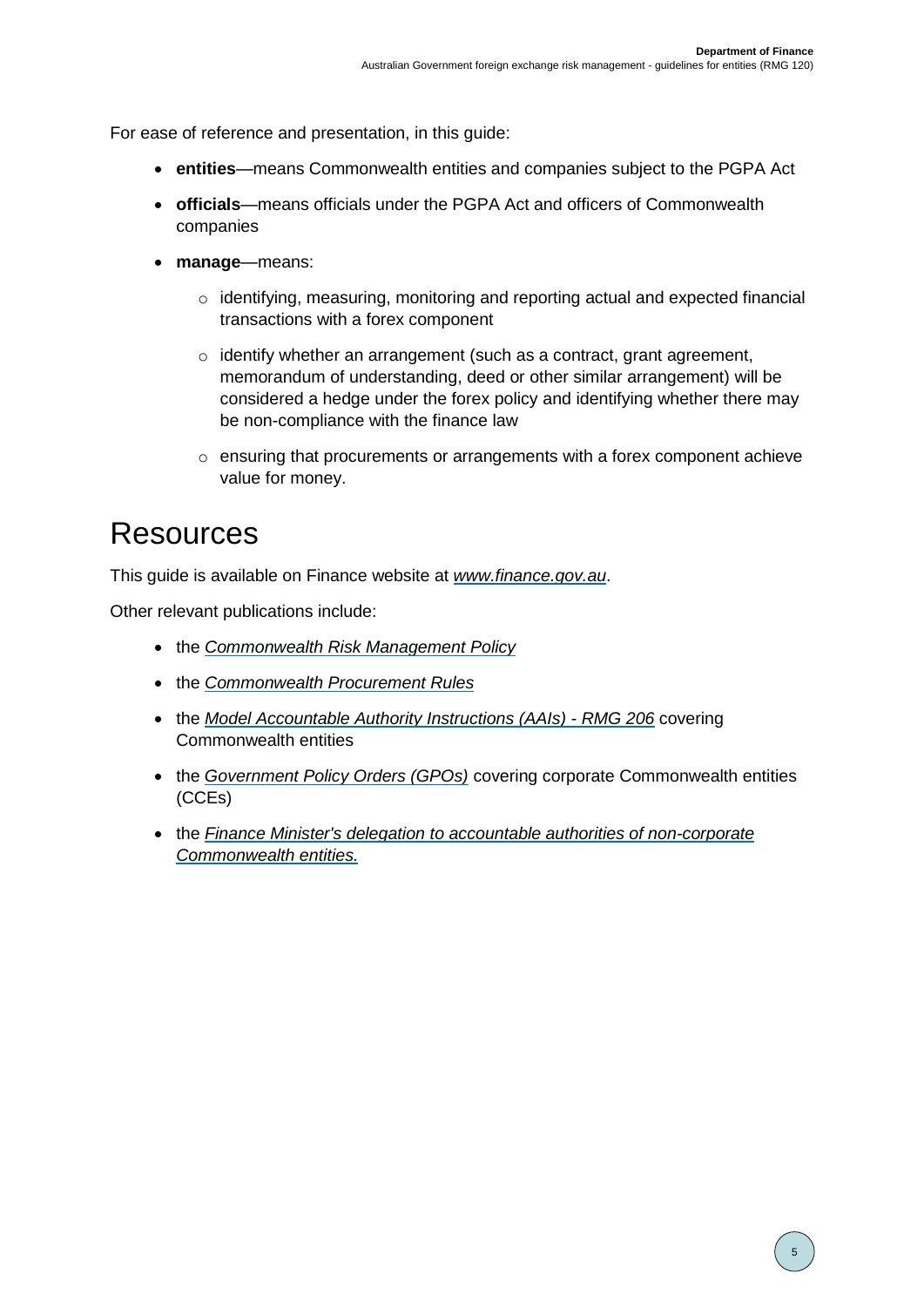# <span id="page-5-0"></span>Part 1 – Introduction

- 1. This guide explains the Australian Government's policy on forex risk management and the framework under which it operates. The forex risk management policy (the forex policy) has been in place since 1 July 2002.
- 2. Prior to 2017, entities were required to provide a separate annual report on their forex exposures to Finance. Entities with immaterial forex exposures (with respect to both the entity's resourcing and the overall budget) were permitted to 'opt out' of reporting their actual gains and/or losses and expected exposures to Finance. However, by doing so, entities would forfeit any adjustments to appropriations for forex gains or losses.
- 3. Since 2017, entities no longer have to provide Finance with a separate annual report on their forex exposures. Entities should continue to report on forex in their annual financial statements in accordance with the relevant Australian Accounting Standards. Entities may seek an exemption in limited circumstances from the hedging restriction under the forex policy, however in doing so, the entities will forfeit any adjustments to appropriations for forex gains and losses (please refer to *[Appendix A. Applying for an](#page-23-0)  [Exemption](#page-23-0)* for more information).
- 4. The forex policy applies to all entities<sup>3</sup> that form part of the general government sector under the *[PGPA Act](https://www.legislation.gov.au/Details/C2017C00269)*. Under:
	- section 21 of the PGPA Act, non-corporate Commonwealth entities must comply with Australian Government policies
	- section 22 of the PGPA Act, corporate Commonwealth entities must comply with Australian Government policies that are specified in a government policy order applying to the entity
	- section 93 of the PGPA Act, Commonwealth companies must comply with Australian Government policies that are specified in a government policy order applying to the entity.
- 5. Entities must manage forex risk within the constraints set by the policy and consistent with this guide.
- 6. This guide provides information on the forex risk management responsibilities of entities under the resource management framework.
- 7. This guide has been reissued to add clarity to the operation of the forex policy in relation to:
	- the experience gained since its revision in July 2006
	- revisions to Australian Accounting Standards and reporting requirements
	- the introduction of the PGPA Act in 2013
	- the introduction of CBMS Legacy and CBMS in 2006 and 2017 respectively.

 $3$  Except for the AOFM and the ABC. The National Interest Account of the EFA has also been granted a general exemption from the policy, but may still apply for supplementation under certain circumstances.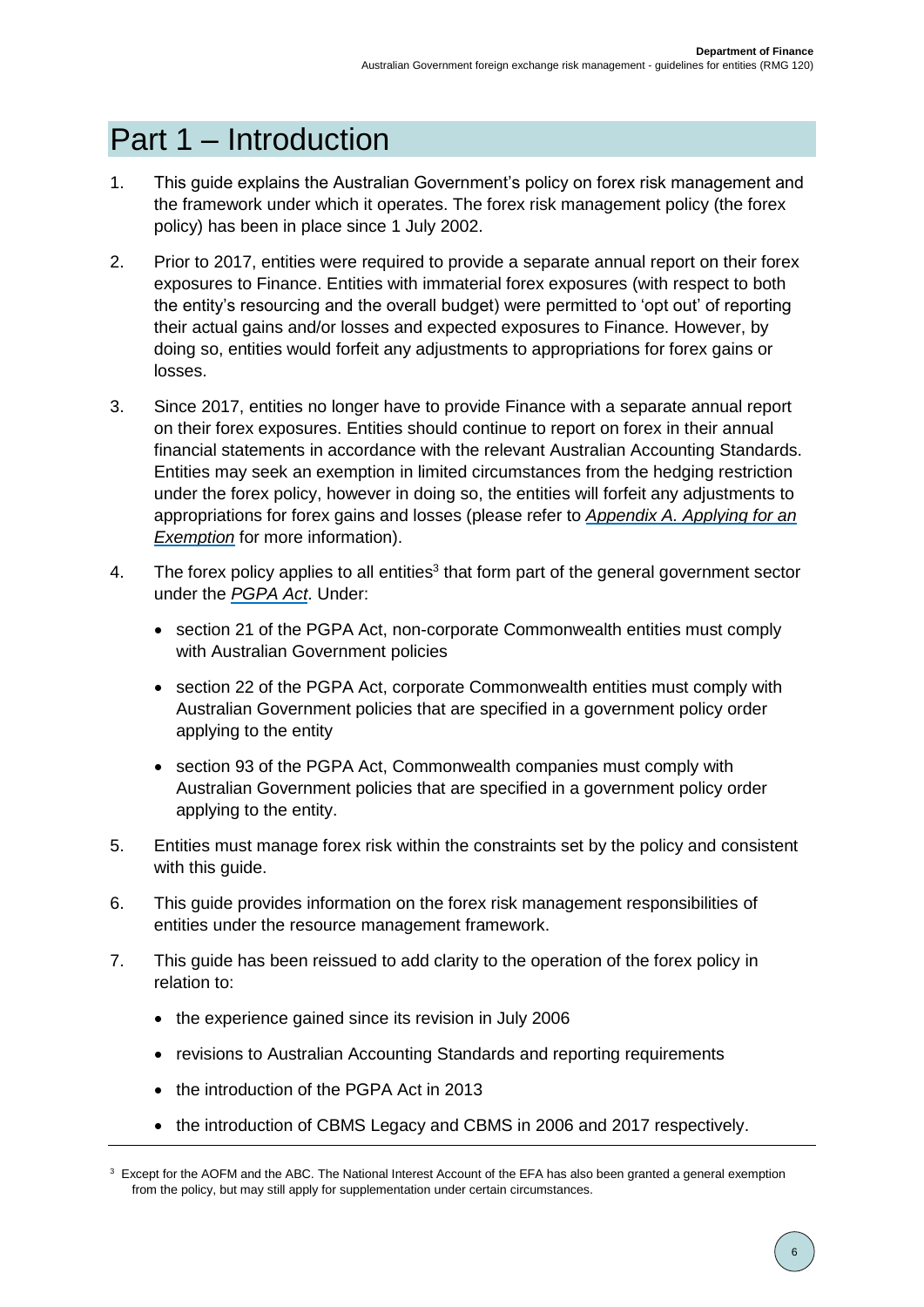# <span id="page-6-0"></span>Part 2 – Overview

## <span id="page-6-1"></span>Overarching principle of the forex policy

- 8. Under the Australian Government's resource management framework and the PGPA Act, accountable authorities of entities are responsible for ensuring the proper use and management of public resources<sup>4</sup>, and establishing and maintaining systems of risk oversight and management<sup>5</sup>.
- 9. One of the risks that may impact an entity's operations is forex risk when using or managing public resources, such as appropriations.
- 10. The **key overarching principle** of the Australian Government's forex policy is that entities are responsible for the ongoing monitoring and management of their forex risks, however they **must not act to reduce forex risk** that they would otherwise face in the course of their operations, i.e. entities **must not undertake 'hedging'** to offset expected financial gains or losses as a result of forex movements. Entities may only undertake hedging if they have been granted an exemption by the Finance Minister.
- 11. When undertaking procurements or entering into arrangements which involve a forex component, entities should also ensure that the procurements, after reasonable enquiries, achieve a value for money outcome, and expenditure is for a proper purpose.

## <span id="page-6-2"></span>**Hedging**

- 12. Forex risk is the risk that an entity's financial performance or position will be adversely affected by fluctuations in the exchange rate between the Australian dollar and other currencies.
- 13. For the purposes of the forex policy, hedging includes any arrangement (covered in a grant agreement, contract, deed or otherwise) that might mitigate forex risks/movements. Hedging is not limited to definitions in accounting standards, nor arrangements involving securities and other financial instruments.
- 14. Regardless of whether or not an arrangement attempts to mitigate forex risk, either directly or indirectly, entities must always strive to achieve 'value for money'<sup>6</sup>.
- 15. Where an arrangement attempts to mitigate forex risk, but is unable to demonstrate that the activity achieves value for money, it may be prohibited under the forex policy<sup>7</sup>.
- 16. The Australian Government self-insures against exposures to forex rate movements on a whole-of-government basis. The Australian Government has a broad spread of assets and liabilities, along with a range of revenues and expenses, both geographically and across classes. This assists in the management of movements in

<sup>4</sup> PGPA Act – section 15.

<sup>5</sup> PGPA Act – section 16.

<sup>6</sup> Commonwealth Procurement Rules

<sup>7</sup> PGPA Act – section 21.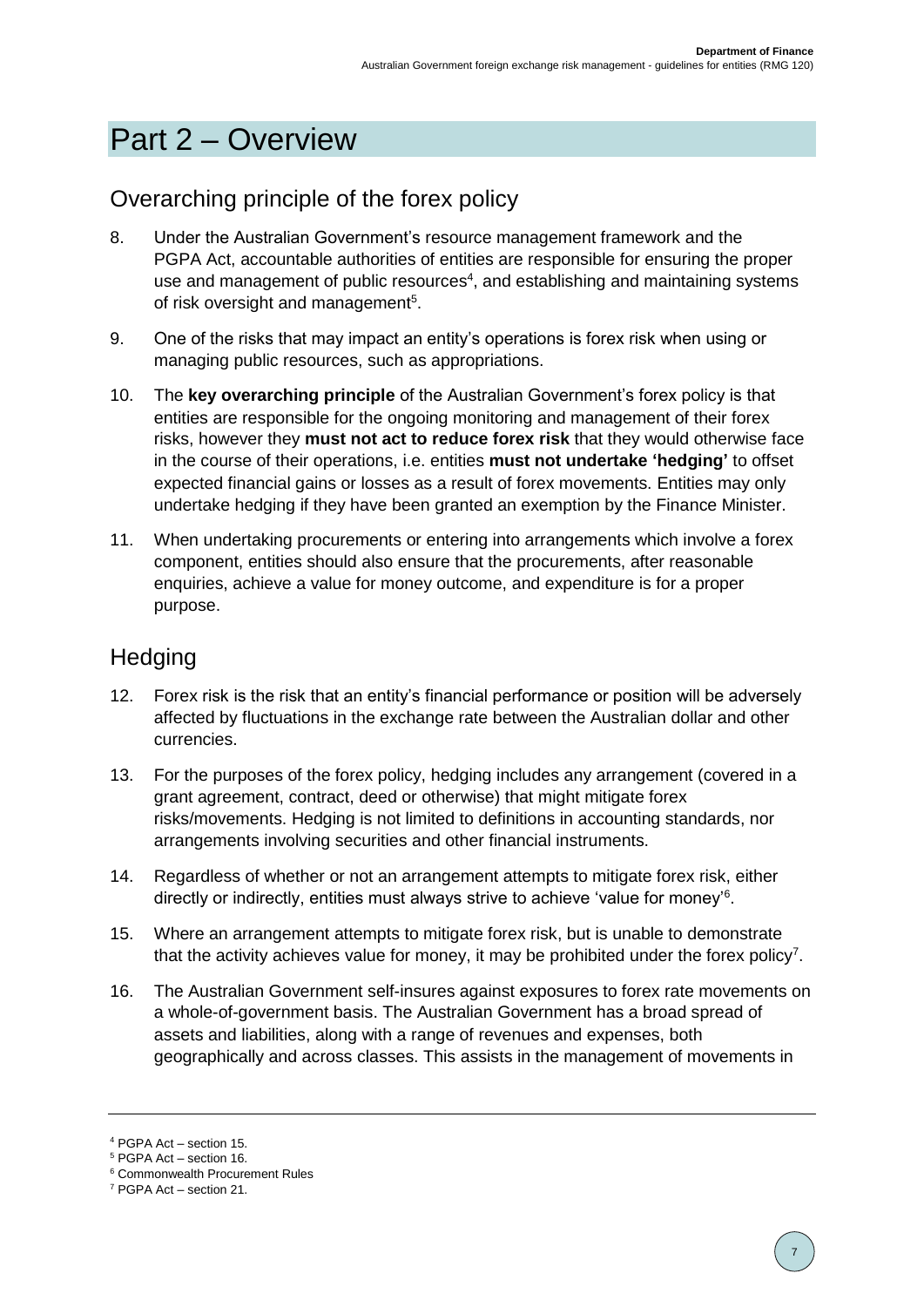exchange rates, and means that arrangements that mitigate forex risk by individual entities are viewed as unnecessary by the Australian Government.

17. Entities are prohibited from entering into contracts, agreements or arrangements that seek to actively mitigate forex risk, i.e. entities are prohibited from hedging unless they seek an exemption. A defining feature of many such hedging arrangements is the locking-in of an exchange rate prior to payment becoming due. Examples of hedging arrangements that would be prohibited under the forex policy are provided below:

#### **Example 1: An external hedge**

An entity has entered into a contract to make a payment to a Swiss firm in twelve months time. The payment is to be made in Swiss francs.

In order to gain certainty over the price to be paid in Australian dollars, the entity converts the Australian dollars to Swiss francs and deposits the amount in a Swiss bank account. The amount is held in the Swiss bank account until the payment is made in twelve months time.

This is considered an external hedge and is prohibited under the forex policy.

This arrangement is considered a hedge because the entity attempted to mitigate its forex risk by purchasing the foreign currency around the time it entered into the contract with the Swiss firm rather than making contractual payments at the relevant spot rate on the day.

#### **Example 2: A request for tender conducted overseas**

An entity is conducting a request for tender for a project in another country and requests that all tenders be priced in Australian dollars.

This is likely to result in a hedge as defined by the forex policy. The tenderers will likely have built into their tender bids the costs for taking on the forex risk, and therefore the procurement may not deliver the best value for money. When assessing the tenders, the entity should look out for elements which may involve a buffer/allowance for forex risks.

#### **Example 3: A Request for Tender conducted within Australia**

An entity is conducting a request for tender to build a specialist asset within Australia. Whilst the tenderers are located in Australia, the specialist asset will require parts which are likely to be sourced from Europe, and hence involve a forex risk.

The successful tenderer has included a fixed Australian dollar price for these parts in its contract. The price for the parts currently exceeds the cost that would be incurred had the parts been purchased at the relevant spot rate on the day, even after factoring in the general trend in the spot rates.

This fixed price represents an 'embedded floor', which will protect the supplier from adverse movements in exchange rate, and is likely to result in a hedge as defined by the forex policy.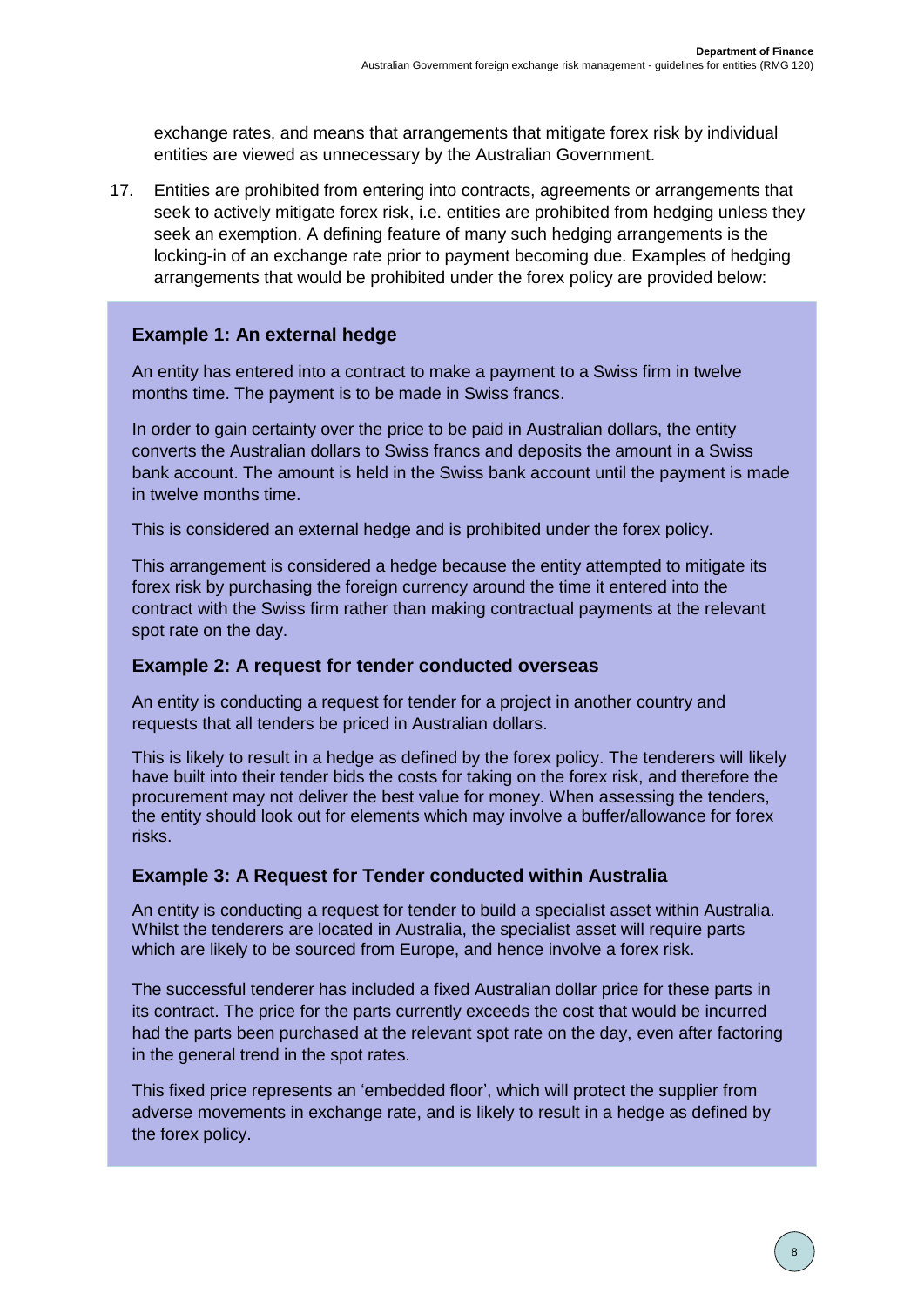Entities should consider the costs and risks before agreeing to these types of contractual terms, as they may not offer the best value for money.

An example of an arrangement that does not involve hedging is provided below.

#### **Example 4: Awarding a tender to an overseas supplier**

An entity has received tender bids from a range of potential suppliers, including local and overseas businesses. The entity did not specify what currency bids had to be submitted in, as that could be considered a hedging arrangement under this policy.

The bids received are priced in a range of currencies. In assessing the bids, the entity converts the bids into Australian dollars using the spot rate on a particular day, to allow comparison of costs.

An overseas supplier is selected as the successful tenderer based on a value for money assessment in accordance with the Commonwealth Procurement Rules. The overseas supplier's bid was specified in New Zealand dollars. The cross-comparison of bids in Australian dollars and the signing of the contract in New Zealand dollars are not considered hedging arrangements.

As part of contract negotiations, the supplier has also requested invoices be issued in New Zealand dollars, with milestone payments specified in New Zealand dollars and certain variable costs incurred in other currencies to be converted at the New Zealand dollar spot rate on the day the invoice is issued. These invoicing arrangements also do not constitute hedging arrangements.

- 18. Entities may also be presented with contracts, agreements or arrangements that contain clauses (that is, embedded hedging structures) and methodologies that claim to mitigate forex risk. Only under exceptional circumstances will the Australian Government permit arrangements involving embedded structures to proceed.
- 19. The following are examples of embedded hedging structures:

#### **Embedded hedging structures within contracts, arrangements or agreements**

It is important for entities to note that embedded structures will normally involve a cost (usually hidden) or additional risk and, therefore, entities must carefully consider the cost or risk involved before seeking an exemption allowing them to use such structures.

**Embedded floor** - guarantees the supplier (or the purchaser) a minimum exchange rate, protecting them from decreases in an exchange rate.

**Embedded cap** - guarantees the purchaser (or the supplier) a maximum exchange rate, protecting them from increases in an exchange rate.

**Stop-loss clause** - similar to a cap or floor where a predetermined exchange rate, when triggered, will alter the terms of the contract.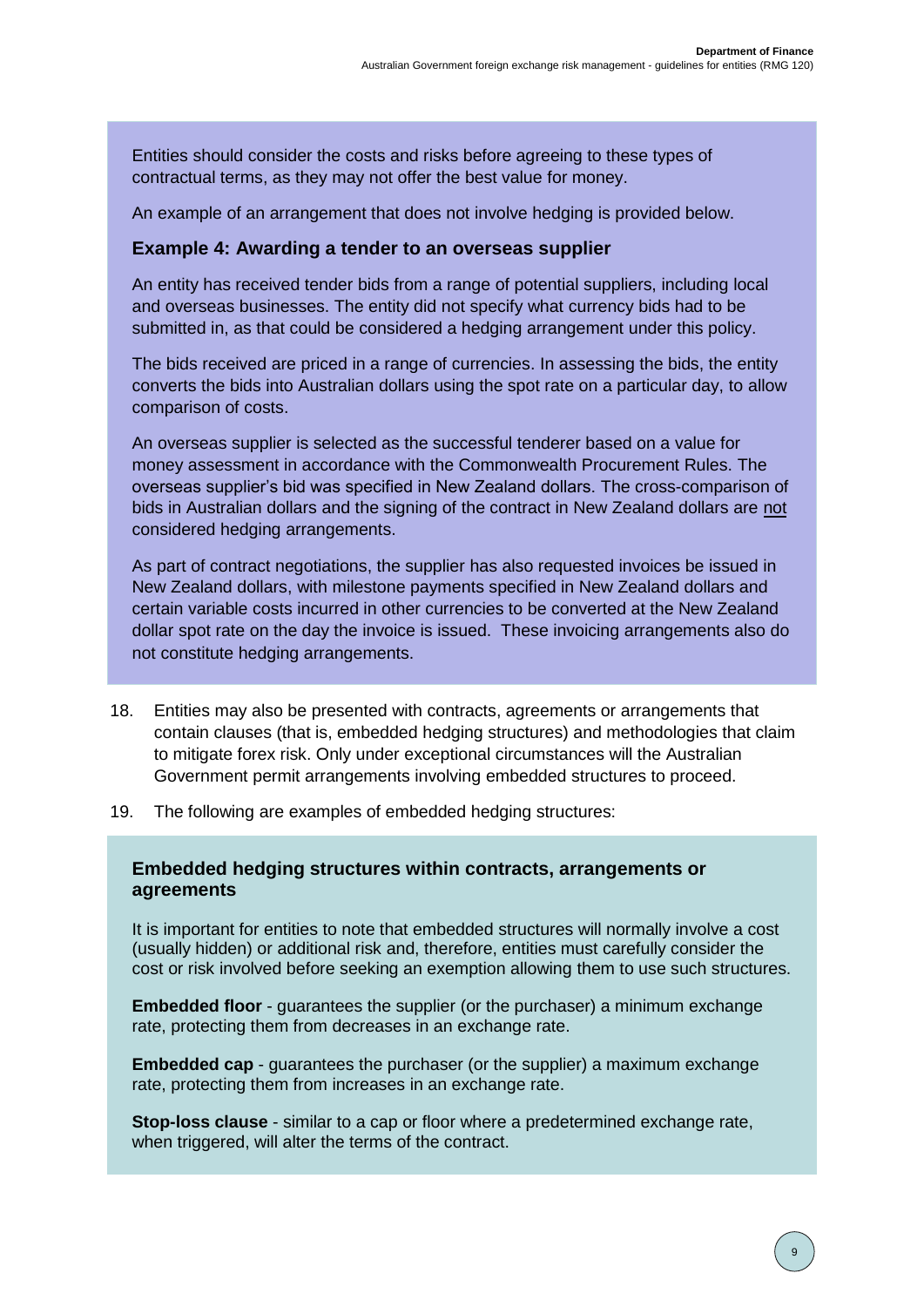**Demand triggered contract** - alters the exchange rate mechanism where there is a change in the underlying demand for the service or product.

**Rise and fall clause** - uses changes in the exchange rate to alter the delivery price of goods or services. This clause may relate to the direct currency exposure or to a third currency exposure relating to input costs for the supplier. This clause may also include a multiplier effect on the exchange rate or have a non-linear impact upon the underlying currency exposure. Rise and fall clauses may also use an average rate methodology for calculating the exchange rate, which may not align to the actual exchange rate transacted by the entity. This could result in a cash flow mismatch for the entity. These clauses are typically encountered in building contracts.

- 20. There are a number of ways to mitigate forex risk, which do not necessarily occur through traditional financial instruments. These are all prohibited under the forex policy. For example, pricing a contract, agreement or arrangement in Australian dollars may give rise to additional costs for the contractor accepting the forex risk.
- 21. These additional costs, if passed on to the entity, would ordinarily not represent best value for money. Where additional costs for accepting forex risk are identified as forming a component of an Australian dollar price, they must be excluded.
- 22. Additionally, entities must not seek to mitigate forex risk by:
	- using foreign currency bank accounts to purchase foreign currency and place the money in a foreign bank account for a future payment
	- pre-pay purchases where the primary purpose of the prepayment is to remove forex  $risk^8$ .

## <span id="page-9-0"></span>Entering into contracts, agreements or arrangements that include hedges

- 23. Embedded structures in contracts, agreements or arrangements (or other arrangements that reduce forex risk) can seem covetable to an entity. Nonetheless, they normally involve a cost or an additional risk and may be inconsistent with the forex policy.
- 24. In accordance with the forex policy, entities are required to exclude embedded structures from contracts, agreements or arrangements that they enter into and ensure that any actions they commit to are not viewed as hedging their risk. However, if the embedded structures presented or the approaches contemplated are considered to be the best value for money, the entities should seek a project specific exemption through their Minister. Please refer to *[Appendix A. Applying for](#page-23-0) an Exemption* for further information.

<sup>&</sup>lt;sup>8</sup> However, this does not prohibit contracts, arrangements or agreements from being priced in Australian dollars, provided this represents best value for money, and has not been directly requested by the entity. The forex policy does not prohibit arrangements in which a contractor may have assumed a forex risk, it has not been expressly recognised in the arrangement, and it represents the best value for money at the time the tenders are evaluated.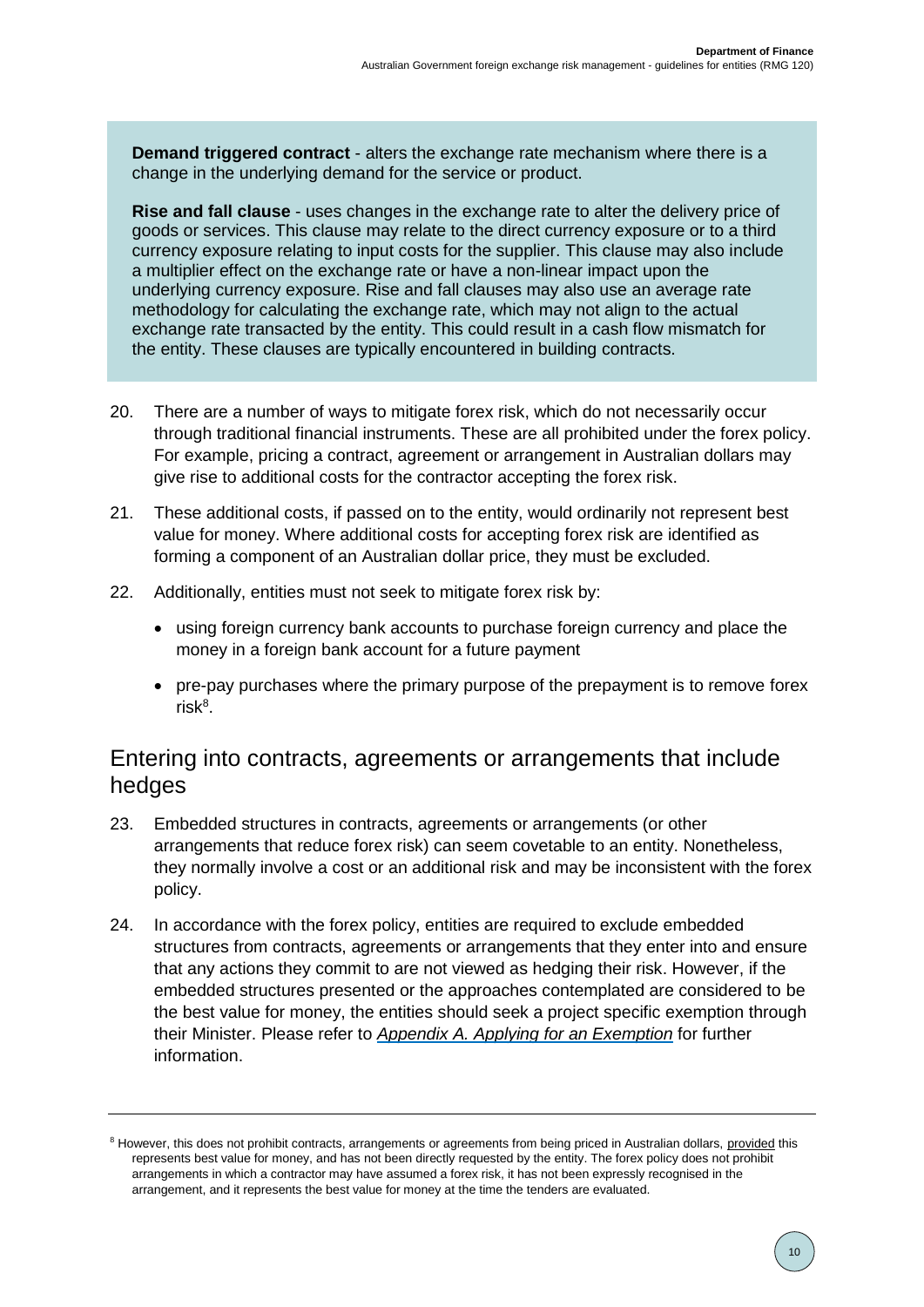25. Entities may also consider it appropriate to seek external financial or legal advice, to assist in identifying and excluding requests for embedded structures in contracts, agreements and arrangements (or other arrangements that reduce forex risk). Where appropriate, entities must also seek advice to justify an application for an exemption from the hedging restriction in the forex policy.

## <span id="page-10-0"></span>Part 3 – Managing foreign exchange risk in accordance with the Foreign Exchange Policy

## <span id="page-10-1"></span>Identifying foreign exchange risks, foreign exchange exposures and hedging arrangements

- 26. As noted in paragraph 12 above, forex risk is the risk that an entity's financial performance or position will be adversely affected by fluctuations in the exchange rate between the Australian dollar and other currencies.
- 27. Foreign exchange exposure is an entity's exposure or sensitivity to loss or profit due to movements in the exchange rate between the Australian dollar and other currencies.
- 28. Hedging arrangements are arrangements to reduce the risk of adverse or advantageous exchange rate movements in financial transactions. These normally involve actions to take an offsetting position, either through creating an offsetting forex risk or through the use of securities such as derivatives.
- 29. See also 'external hedge' and 'natural hedge' in the *[Appendix B. Acronyms and](#page-24-0)  [Glossary of Terms](#page-24-0)* for further information.

## <span id="page-10-2"></span>Measuring foreign exchange risk and hedging arrangements

- 30. Entities are required to manage their forex risk in accordance with the forex policy. As entities are prohibited from hedging against their forex risk unless they have been granted an exemption, the term 'manage' means identifying, measuring, monitoring and reporting financial transactions/expected financial transactions with a forex component. It also means being able to assess whether an arrangement involves forex risk and whether elements will be considered a hedge under the forex policy by the Australian Government.
- 31. Entities must be able to identify whether a proposed arrangement will be considered a hedge by the Australian Government, and hence instances of non-compliance with the finance law. If a hedge has been identified, entities will need to take appropriate action, such as reporting significant non-compliance to their Minister. Further information on what constitutes significant non-compliance can be found in RMG214 *- [Notification of](https://www.finance.gov.au/government/managing-commonwealth-resources/notification-significant-non-compliance-finance-law-rmg-214)  [significant non-compliance with the finance law](https://www.finance.gov.au/government/managing-commonwealth-resources/notification-significant-non-compliance-finance-law-rmg-214)*.
- 32. Where an entity has received an exemption in relation to hedging, the entity must ensure they keep their Minister and the Finance Minister informed of any significant activities or decisions<sup>9</sup>.

<sup>9</sup> PGPA Act sections 19 and 91.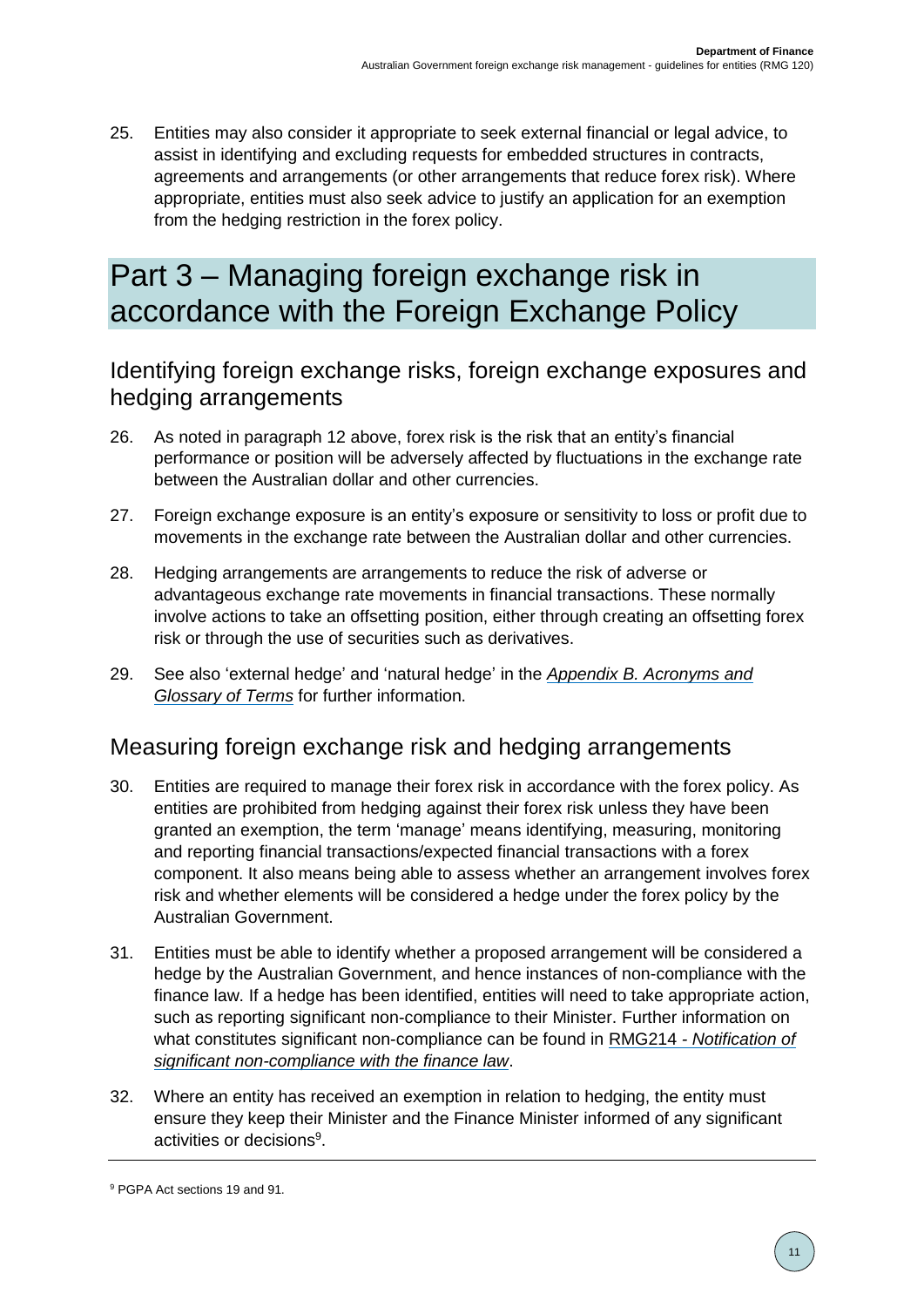- 33. Identifying and measuring forex risk enables entities to better understand their exposure to foreign currency and accurately report to the Australian Government. The revised reporting requirements from 1 July 2017, mean that all entities will only need to report forex risk as required by the Australian Accounting Standards, CBMS estimates and actuals reporting requirements and standard Budget processes. Finance will no longer require a separate forex report from entities.
- 34. However, entities must still forecast their payments and receipts, for both internal reporting and CBMS purposes, in terms of:
	- amounts payable or receivable in a foreign currency
	- the Australian dollar equivalent of these foreign currency payables or receivables.
- 35. When forecasting amounts payable or receivable, entities are to use the Budget Exchange Rates (BERs) provided through the relevant Finance Agency Advice Unit (AAU).
- 36. Entities must ensure that all foreign currency amounts relating to either operational or capital expenditure are correctly identified so their reporting requirements can be met.

## <span id="page-11-0"></span>Consultation on material exposures

37. Entities that have a material forex expenditure commitment (i.e. an expenditure commitment where the total forex exposure exceeds the equivalent of AUD 100 million) must consider the impact that the large exposure may have on the Budget, and are required to consult with their AAU. Please see Example 4 below:

### **Example 4: A commitment exceeding AUD 100 million**

An entity begins managing a project in another country. It engages local firms to complete the work and pays them in the local currency.

Three firms will be engaged to perform contracts worth AUD 60 million, AUD 40 million and AUD 20 million at the time contracts are executed. Although no single contract exceeded the AUD 100 million limit, this project will need to be considered as a whole.

In consequence, the entity will be required to consult with their AAU before entering into these contracts. If the entity later undertakes another procurement for AUD 200 million, in addition to the AUD 120 million already committed, then the entity would also need to consult with their AAU on the new commitment.

## <span id="page-11-1"></span>Operational risk management and internal controls

38. Monitoring and management of the operational risk related to forex risks and exposures forms a part of an entity's overall risk management obligations. Consequently it is recommended that each entity develop and document a distinct set of procedures for the monitoring and management of forex risks and exposures. Any internal procedures developed should take into account these guidelines and the entity's particular business practice. Each entity may wish to consider developing an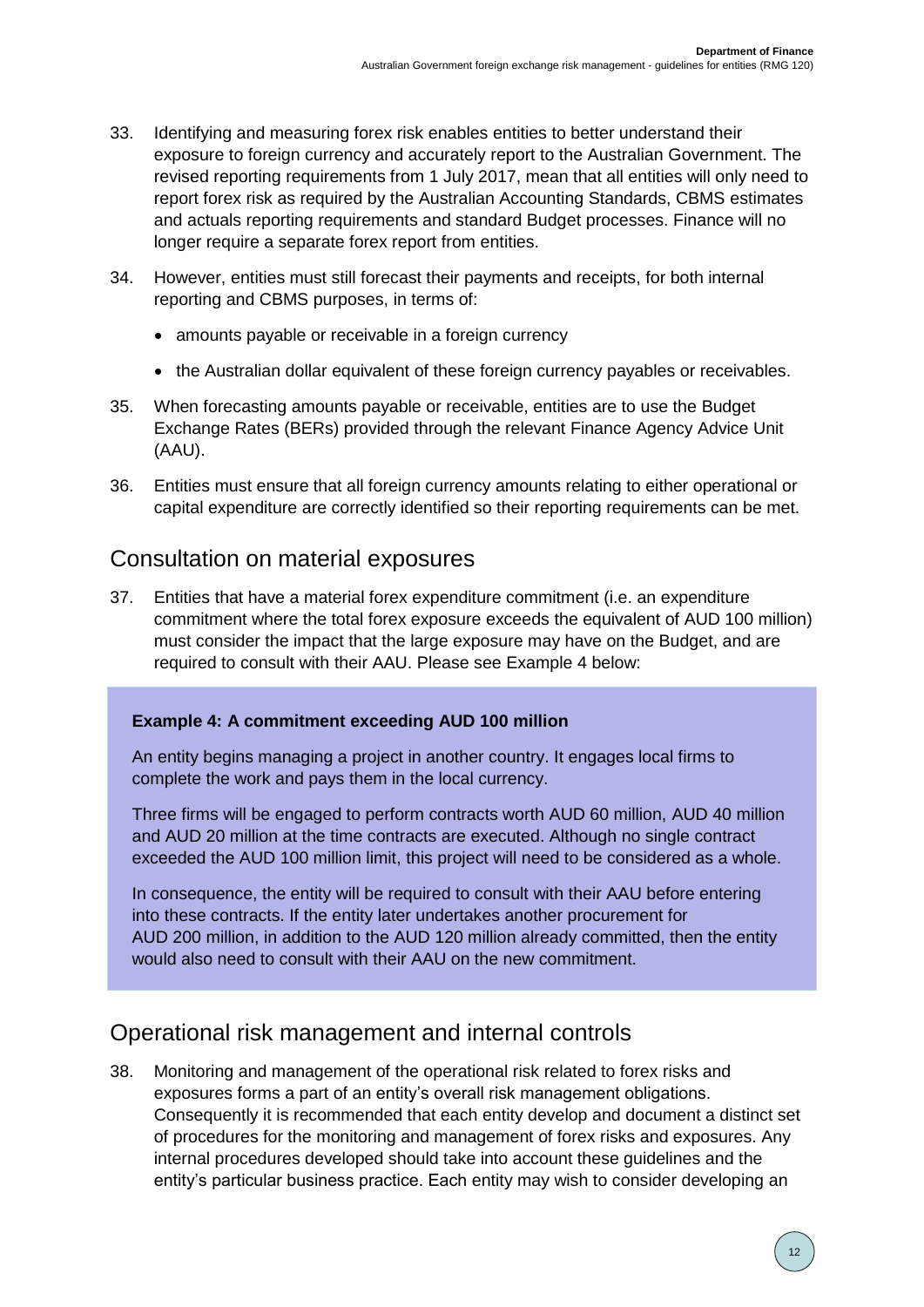Accountable Authority Instruction that sets out its internal policy governing forex transactions. 10

- 39. It would be prudent for any entity-specific internal forex policy or procedure documents to:
	- clearly state that hedging is prohibited
	- incorporate a set of controls that efficiently and effectively manage the risks associated with transacting in foreign currencies and maintaining records of forex contracts, agreements or arrangements, including ensuring there are sufficient funds to make payments (including confirming whether the entity's bank has sufficient foreign currency reserves to make the payment), and which bank's (entity's versus recipient's) exchange rate will apply to the transaction
	- ensure the effective segregation of the transaction, authorisation, confirmation and recording functions.
- 40. Set out below are suggested good practice internal control procedures for the day-to-day management of forex exposures once a procurement/arrangement involving forex has been entered into:
	- There should be a complete segregation/separation of duties between responsibility for executing forex transactions and responsibility for reconciling, settling, reporting, verifying and accounting for those transactions. Ideally the person responsible for reconciling and accounting for forex transactions should not also be responsible for settling that transaction.
	- A system should be in place to:
		- $\circ$  control access to counterparty payment details, or require independent verification of counterparty payment details. This will provide a reasonable assurance that every payment is made to the correct counterparty and to the correct bank account
		- $\circ$  accurately record and allow the review, audit and reporting of foreign currency transactions including the following details:
			- forex amount or currency paid, including the cost of the transaction (if any)
			- Australian dollar equivalent amount of the amount paid (calculated by converting the foreign currency amount at the spot rate on the day of the transaction)
			- **•** counterparty name
			- **•** counterparty payment details
			- payment/settlement date
			- applicable Budget Exchange Rate (BER)

<sup>10</sup> RMG 206 Accountable Authority Instructions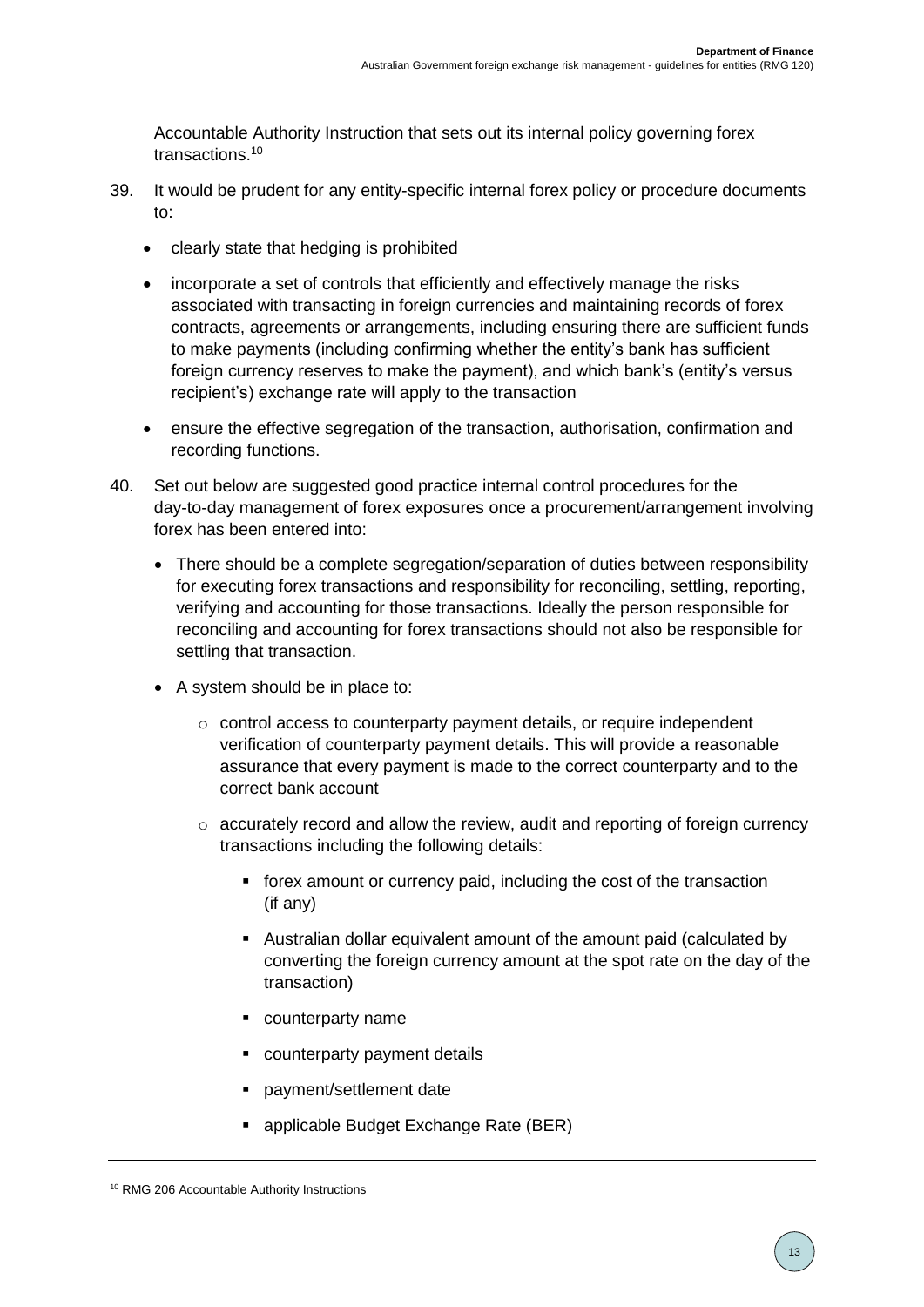- forex rate if specified in contract/agreement ('transaction rate')
- **Current spot rate on:** 
	- the date the agreement/contract was entered into
	- settlement date
	- other specific reporting dates, such as the end of the financial year on 30 June.
- reason for the difference between the spot rate and the transaction rate
- **F** reason for the transaction, including information on the revenue, expenses, assets and/or liabilities recognised
- **Person authorising the transactions.**
- o ensure that a record is kept of any forex transaction that is modified (e.g. changes to dates, amounts or rates) or cancelled, including the cost of, and reason for, any such modification or cancellation.
- A process should be in place to:
	- $\circ$  ensure that counterparties to forex transactions are approved by the entity prior to executing the transaction
	- o ensure all forex transactions are effectively reconciled
	- o ensure that any exceptions or variations to the authorised procedure for forex transactions is reported to an appropriate senior manager who can review and provide guidance on any remedial action that should be undertaken.
- Entities should also consider maintaining a register of foreign currency exposures as a way of monitoring the impact of forex rate movements on their operations, financial position and financial performance.
- Entities should also maintain forecasts of foreign currency amounts payable and receivable to assist in with internal budgeting and financial management, as well as comply with the budget estimates requirements of the PGPA Act.

## <span id="page-13-0"></span>Foreign exchange guidance for CCEs

- 41. For CCEs, there are no specific forex requirements under the PGPA Act or the *[Public](https://www.legislation.gov.au/Series/F2014L00911)  [Governance, Performance and Accountability Rule 2014](https://www.legislation.gov.au/Series/F2014L00911)* (PGPA Rule).
- 42. However by complying with this forex policy, CCEs will be eligible for supplementary funding through the annual Appropriation Acts if they make a foreign exchange loss.
- 43. CCEs should report any significant/material breaches of the forex policy to their Minister, the Finance Minister and/or in their annual report.
- 44. The PGPA Act requires CCEs to provide forex information and report their activities under the following sections: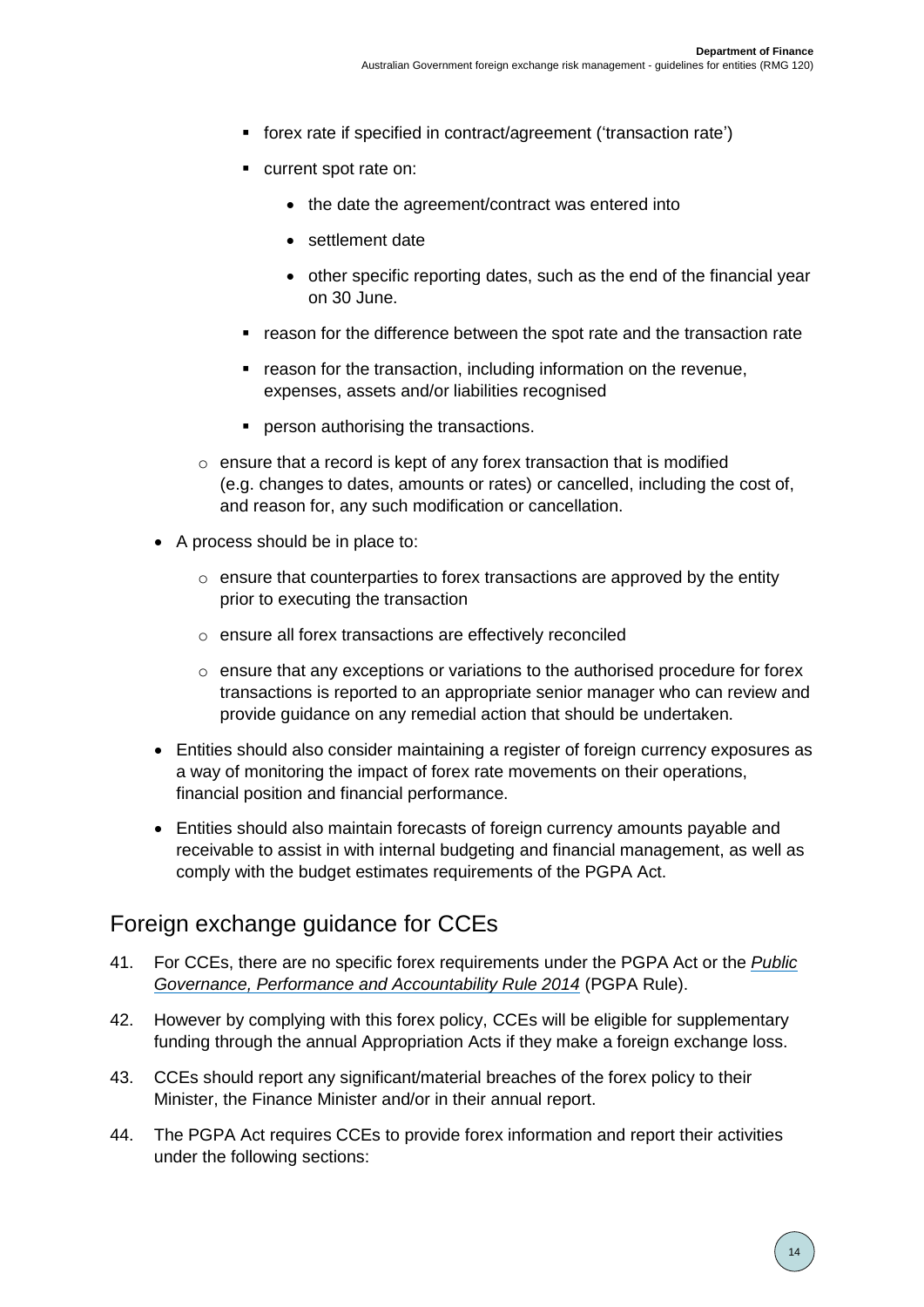- CCE accountable authorities have a duty to give the Finance Minister 'any reports, documents and information in relation to those activities' as required (section 19(1)(b)).
- CCE accountable authorities must prepare 'budget estimates' for their activities, and the Finance Secretary may give written directions to the accountable authority for the purposes of this section (section 36(3)).
- CCE accountable authorities must 'cause records to be kept that properly record and explain the entity's performance in achieving its purposes' in accordance with the PGPA rules. The Finance Minister is 'entitled to full and free access to the records kept under this section', subject to privacy laws (section 37).
- CCE accountable authorities must 'cause accounts and records to be kept that properly record and explain the entity's transactions and financial position' in accordance with the PGPA rules. The Finance Minister is 'entitled to full and free access to the records kept under this section', subject to privacy laws (section 41).
- In making decisions to govern a CCE, accountable authorities must 'take into account the effect of those decisions on public resources generally' (section 15(2)).
- Annual financial statements of a CCE must be prepared in compliance with accounting standards (section 42), such as the Australian Accounting Standards Board (AASB) 7 *- Financial Instruments* and AASB 121*- The Effects of Changes in Foreign Exchange Rates*.

## <span id="page-14-0"></span>Part 4 – Adjustments to appropriations and estimates

## <span id="page-14-1"></span>Maintaining budget estimates

- 45. Under section 36 of the PGPA Act, Finance will issue requirements on budget estimates, including keeping estimates up-to-date for forex movements including the current financial year. These powers have been delegated to the Finance Secretary or Finance Secretary's delegate under section 107 of the PGPA Act. Further information on reporting requirements is outlined in *Part 5 - [Changes in reporting requirements](#page-18-0)* below.
- 46. Entities must ensure expenditure estimates are kept up to date, using the appropriate BERs provided through their AAUs. Entities are provided with updated BERs three times a year, and should ensure their expenditure estimates are updated accordingly. Entities should ensure that they use the reason code *'change in forex rates'* when entering forex estimates adjustments.
- 47. Where updating expenditure estimates for multiple currency movements, supporting documentation/calculations should be provided to the relevant AAU in Finance to substantiate the changes.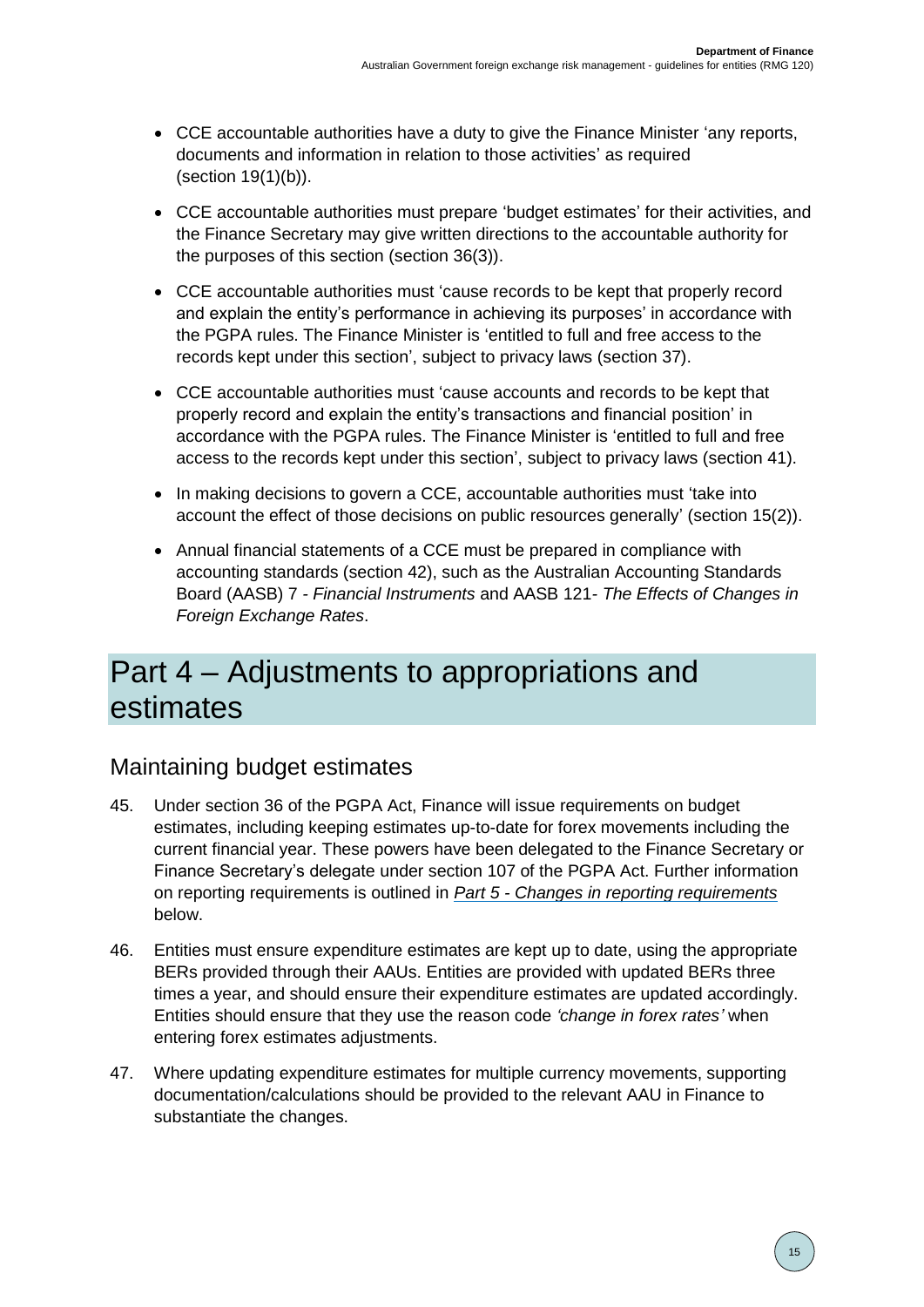- 48. Entities must update their departmental and administered operating and/or capital expenditure estimates for the Revised Budget, Next Budget and Forward Estimate years for movements in the BERs.
- 49. Departmental and administered appropriation estimates must be updated for the Next Budget and Forward Estimate years, however appropriation estimates for the Revised Budget (i.e. current financial) year may only be updated where one of the following scenarios apply:
	- no-win, no-loss supplementation amount has been agreed by Finance in relation to forex losses made on departmental expenditure for the prior or current financial year(s), or
	- there is a pre-existing government decision to provide supplementation on forex losses made in relation to administered activities/programs.

#### **Example 5: Updating departmental budget estimates**

An entity has forecast departmental expenditure of \$100 million per year over ten years, which involves purchasing services from the United States. The entity is currently in its second year of the ten-year contract.

Updated BERs are issued, which results in a 5 per cent (or \$5 million) increase in expected expenditure in each of the revised budget, next budget and forward years.

| Account                                                            | <b>Revised</b><br><b>Budget</b><br>(current<br>financial<br>year)<br>$\mathsf{Sm}$ | <b>Next</b><br><b>Budget</b><br>$\mathsf{Sm}$ | Forward<br>Year 1<br>$\mathsf{Sm}$ | Forward<br>Year <sub>2</sub><br>$\mathsf{Sm}$ | Forward<br>Year <sub>3</sub><br>\$m\$ |
|--------------------------------------------------------------------|------------------------------------------------------------------------------------|-----------------------------------------------|------------------------------------|-----------------------------------------------|---------------------------------------|
| Supply of goods<br>and services<br>expense                         | $+5$                                                                               | $+5$                                          | $+5$                               | $+5$                                          | $+5$                                  |
| Cash at bank                                                       | $-5$                                                                               | $-5$                                          | $-5$                               | - 5                                           | $-5$                                  |
| Appropriation<br>revenue -<br><b>Appropriation Bill</b><br>(No. 1) | <b>Nil</b>                                                                         | $+5$                                          | $+5$                               | $+5$                                          | $+5$                                  |

To update its estimates, the entity enters the following adjustment in CBMS:

For the previous financial year (year one of the contract), the entity conducts a reconciliation as part of preparing its annual financial statements and identifies a forex loss of \$6 million due to unfavourable movements in the exchange rate.

The entity seeks no-win, no-win supplementation for the prior year forex loss. The AAU agrees to the retrospective supplementation, as it is above the relevant thresholds (more than \$5 million). The entity recognises the expected supplementation in its financial statements in accordance with *[RMG116 Accounting](https://www.finance.gov.au/government/resource-management/list-number)  [for annual appropriations](https://www.finance.gov.au/government/resource-management/list-number)*.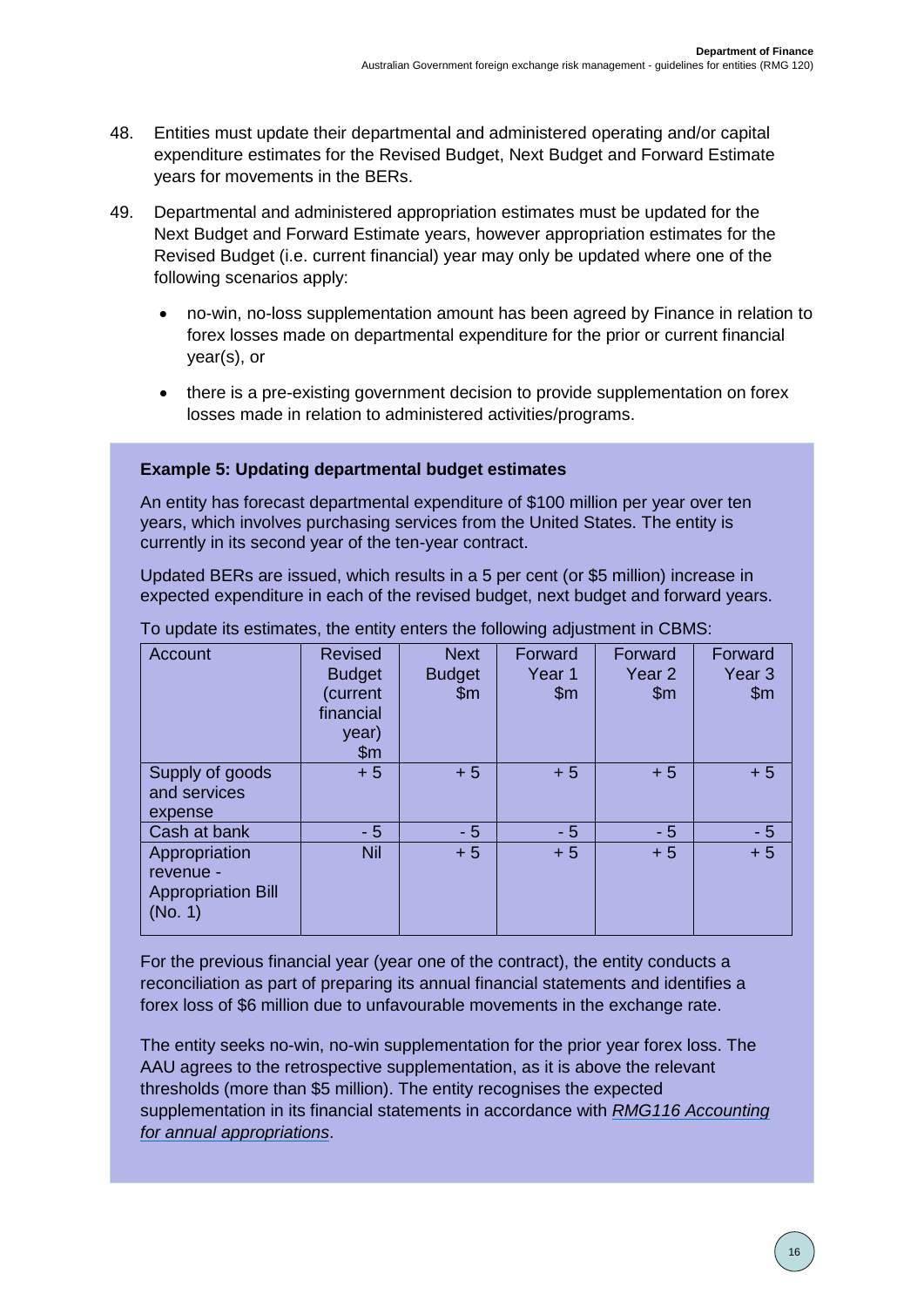To receive the actual supplementation through the next set of Appropriation Bills in February, the entity enters the following adjustment in Annual Estimates module of CBMS:

| Account                                                              | Revised<br><b>Budget</b><br>(current<br>financial<br>year)<br>\$m\$ | <b>Next</b><br><b>Budget</b><br>\$m\$ | Forward<br>Year 1<br>$\mathsf{m}$ | Forward<br>Year <sub>2</sub><br>$\mathsf{Sm}$ | Forward<br>Year <sub>3</sub><br>\$m |
|----------------------------------------------------------------------|---------------------------------------------------------------------|---------------------------------------|-----------------------------------|-----------------------------------------------|-------------------------------------|
| Appropriations<br>receivable                                         | $+6$                                                                | Nil                                   | Nil                               | <b>Nil</b>                                    | <b>Nil</b>                          |
| Appropriation<br>$revenue -$<br><b>Appropriation Bill</b><br>(No. 3) | $+6$                                                                | Nil                                   | Nil                               | <b>Nil</b>                                    | <b>Nil</b>                          |

## <span id="page-16-0"></span>Departmental no-win, no-loss supplementation

- 50. Subject to the thresholds outlined in paragraph 51 below, all relevant entities will have departmental appropriation estimates adjusted on a 'no-win, no-loss' basis for realised (actual) net forex gains as follows:
	- for realised forex losses (i.e. those typically identified as part of preparing annual financial statements), supplementation for departmental appropriations for the current or previous financial year will be provided through the next set of annual Appropriation Acts, usually the Additional Estimates Appropriation Acts
	- for realised forex gains, the excess cash amount for the current or previous financial year must either be remitted to the Official Public Account (OPA) or withheld under section 51 of the PGPA Act
	- for forex exposures, the most recent BERs (provided at each estimates update) should be used to update appropriation estimates for the forward estimate years only (not the current or prior financial years).

Where an entity considers supplementation may be required for the current financial year, they should contact their AAU to discuss the realised forex losses made to date.

- 51. Entities can claim supplementation for departmental forex losses and/or must return forex gains to the OPA (or amounts will be withheld under section 51 of the PGPA Act), if the net forex loss/gain is greater than either of the following thresholds:
	- AUD 5 million; or
	- one per cent of the entity's departmental appropriations for that financial year (operating and capital combined).

Any amounts below these thresholds will not be eligible for supplementation and gains may be retained by the entity.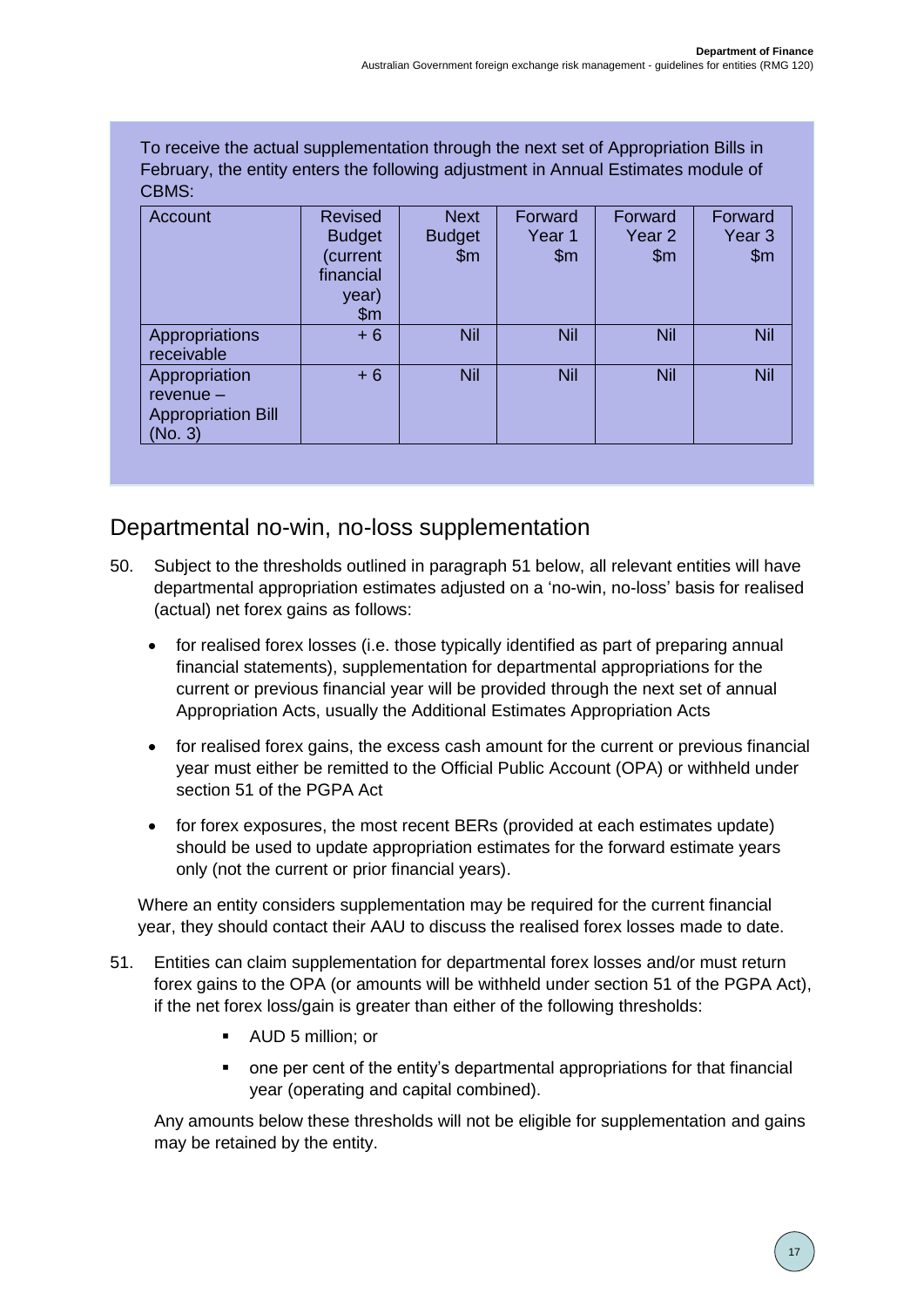52. Any entity may apply for an exemption from the forex policy. In these cases, the entity still needs to demonstrate why an exemption is required and that the granting of an exemption by the Finance Minister will not adversely affect the Australian Government. The exemption will mean that the entity will be allowed to undertake hedging and will not have to return realised forex gains to the OPA/have amounts withheld under section 51 of the PGPA Act. However the entity will not be eligible for supplementation and will still be required to comply with the reporting requirements. Please refer to *[Appendix A. Obtaining an Exemption](#page-23-0)* for further information.

## <span id="page-17-0"></span>Administered supplementation

- 53. Supplementation is not automatically available for forex losses made on administered activities/programs.
- 54. Forex gains made on administered activities/programs are to be returned to the OPA or amounts will need to be withheld under section 51 of the PGPA Act by the end of the financial year, as administered forex gains cannot be retained under the section 74 of PGPA Act and section 27 of the PGPA Rule.
- 55. Where an entity is likely to make a forex loss in the current financial year, an entity may seek Finance agreement to use other funding sources to cover the additional costs in the short-term, such as using prior year appropriations where available, underspends from another administered program within the same outcome, or if the expenditure fits within certain legislated requirements, seeking an allocation from the Advance to the Finance Minister provisions (see the *[RMG100 Guide to Appropriations](https://www.finance.gov.au/government/resource-management/list-number)* for more information on the Advance to the Finance Minister).
- 56. Should entities be unable to identify alternative funding sources to cover expected administered forex losses, or if forex losses are expected over a longer period, they may seek funding through the normal Budget processes, for example, seeking an explicit government decision to ongoing estimate variations to activity/program funding in relation to exchange rate movements or seeking one-off supplementation through the next set of Appropriation Bills. Entities should contact their AAU for advice on how they can seek additional funding.
- 57. Entities may also wish to consider including a contingency for forex movements when developing proposals which involve overseas payments, particularly those that span a number of years. Any proposed contingencies should be explicitly noted in the policy proposal and costing, and include a description of how forex movements in expenditure and appropriation estimates will be handled.

## <span id="page-17-1"></span>Measurement of gains and losses

58. A reconciliation of forex gains and losses involves comparing the Australian dollar amounts of transactions incurred in a particular financial year (converted at the spot rate on the transaction date(s)), with the appropriations provided for that financial year (which were calculated using the BERs at the time). For expected gains and losses ('exposures'), the reconciliation involves comparing the estimated Australian dollar amount of the expected transactions, converted at the 'closing' spot rates on 30 June.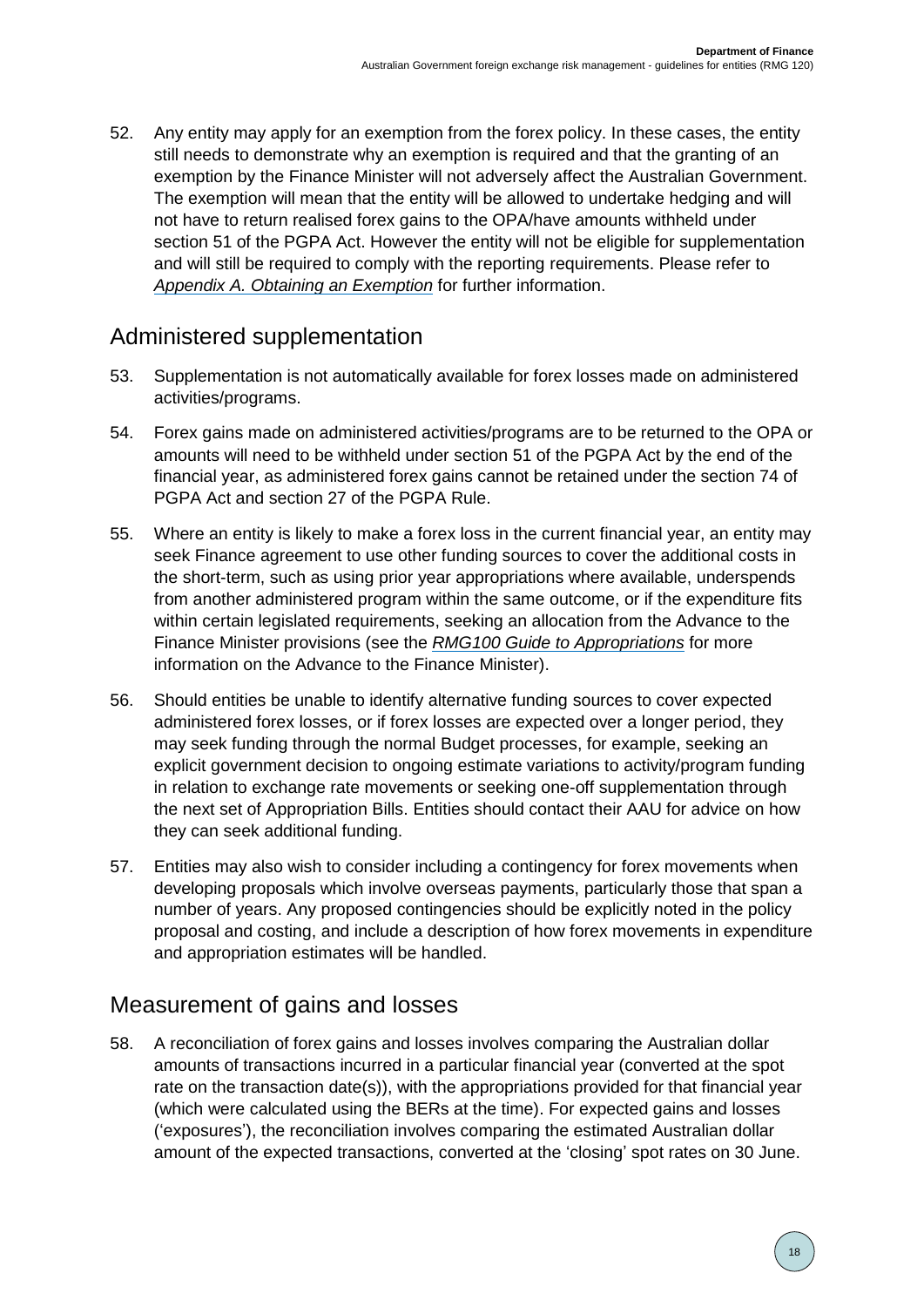For more information on how to measure foreign currency transactions, please see AASB 121 *- The Effects of Changes in Foreign Exchange Rates* (AASB 121).

- 59. Where an entity expends foreign currency, the calculation requires a reconciliation of the Australian dollar amount that the entity originally budgeted for, against the Australian dollar amount that the entity requires to make the payment.
- 60. Where an entity is able to retain amounts in foreign currency and use these towards expenditure (that is, for non-corporate Commonwealth entities, the amounts are subsequently retained by crediting a Special Account or by crediting its departmental appropriation in accordance with section 74 of the PGPA Act), the calculation requires a reconciliation of the Australian dollar amount that the entity was budgeted to receive in Australian dollars, against the Australian dollar amount that the entity actually receives.
- 61. Entities should provide a copy of their reconciliation to their AAU if seeking supplementation for forex losses or returning forex gains.

## <span id="page-18-0"></span>Part 5 – Changes in reporting requirements

- 62. The reporting requirements of the forex policy were designed so that the Government is provided with information regarding the Government's realised forex gains and losses. However, effective from 1 July 2017, changes have been made to forex reporting requirements and how entities adjust departmental funding estimates on a 'no-win, no-loss' basis.
- 63. Entities are no longer required to provide a separate annual report on their actual and/or expected forex risks and exposures. All relevant entities have automatically been 'opted in' to forex reporting and their forex risks and exposures are monitored using information captured in CBMS and their audited financial statements.

## <span id="page-18-1"></span>Foreign exchange reporting in CBMS and annual financial statements

- 64. When payments are made, the actual spot rate or an appropriate average rate must be used when recording the transaction. This figure will be the basis for the reconciliation back to the original budgeted amount in order to record the net realised gain or loss in any single financial year.
- 65. Under AASB 121, if multiple transactions/payments occur during a specific time period (such as a week or month), then it is acceptable for practical reasons to use an average rate that approximates the actual rate on the date of each transaction. However, this is only acceptable if the exchange rate does not fluctuate significantly during that time period.
- 66. If the entity makes a net loss for a year greater than AUD 5 million or more than one per cent of that year's total departmental appropriations (whichever is lower), then entities will be able to adjust their appropriation estimates for supplementation. Entities normally adjust their estimates for supplementation during the Additional Estimates period following the financial year in which they made an actual (realised) loss. There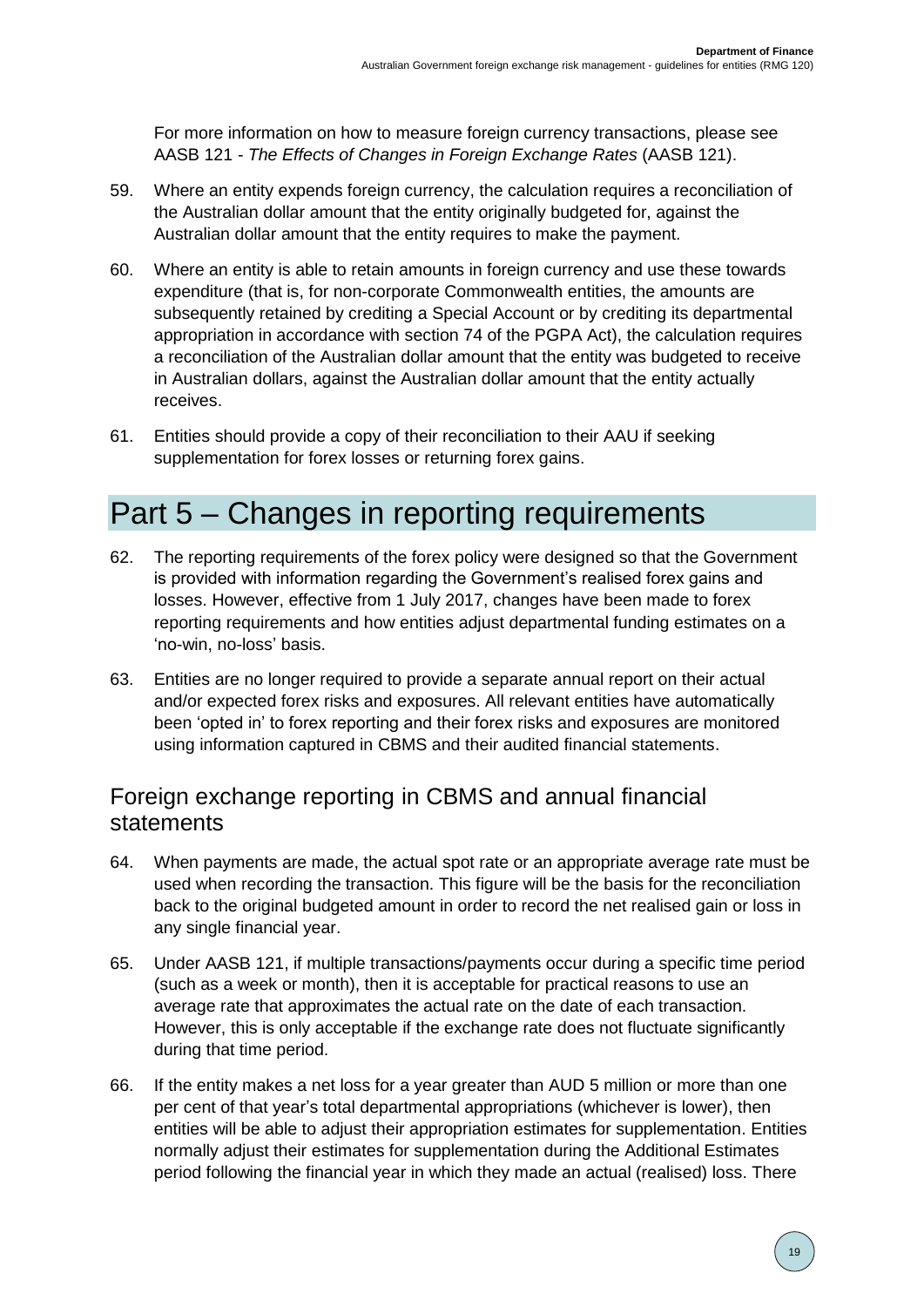will usually be a lag of one financial year between the year the loss is made and the year the supplementation to appropriation estimates is received.

67. Forex information included in entities' annual financial statements and the actuals data entered into CBMS is used to produce the whole-of-government Consolidated Financial Statements, which are prepared in accordance with Australian Accounting Standards.

## <span id="page-19-0"></span>Part 6 – Entity case study

#### **Case Study**

#### **Issue**

EFG Pty Ltd is a Public Non-Financial Corporation (PNFC) and is a wholly owned and controlled subsidiary of the XYZ Organisation (a corporate Commonwealth entity within the General Government Sector, or GGS). The business of EFG Pty Ltd is to supply products to the international market (US and European markets). EFG Pty Ltd's products are priced in USD and Euro, so they are subject to considerable foreign exchange risks which they have entered into hedging arrangements to mitigate.

XYZ Organisation seeks advice on whether the activities of its subsidiary are subject to the forex policy.

#### **Advice**

XYZ Organisation has not opted out of the forex policy. This means they are eligible for supplementary funding via the annual Appropriation Acts should they make an actual forex loss, however as a condition of that supplementary funding, they are not allowed to hedge.

The 'no hedging' rule applies to the XYZ Organisation itself and is based on the forex losses reported in their financial statements.

If EFG Pty Ltd's financials are consolidated into XYZ Organisation's financial statements, then EFG Pty Ltd's activities may also be indirectly subject to the forex policy.

If the XYZ Organisation wishes to continue receiving supplementary funding and also allow their subsidiary EFG Pty Ltd to hedge, they should write to the Finance Minister to seek an exemption for their subsidiary from the 'no hedging' policy.

The XYZ Organisation can also choose to opt out of the forex policy completely, but they will forgo any supplementary funding from Government and would need to seek the Finance Minister's approval to report an operating loss for any forecast or actual forex losses.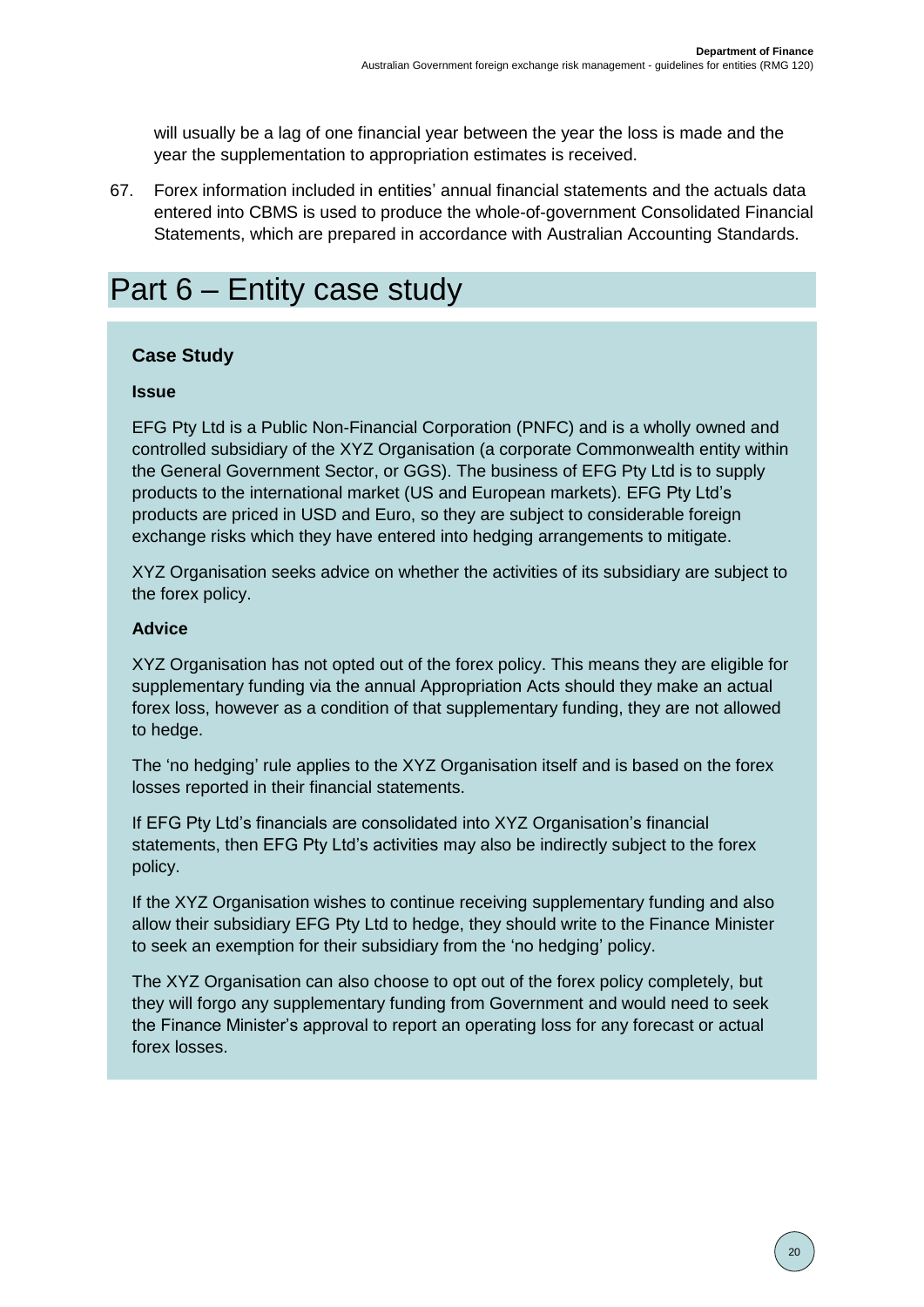## <span id="page-20-0"></span>Frequently asked questions (FAQs)

### **Question 1:**

We are updating our appropriation estimates as part of our Budget updates, but we are finding these are not covering our actual departmental forex costs:

 what is the appropriate avenue to cover these additional costs— can we seek supplementation for a loss that was incurred two years ago as part of this budget update, with the funding to be provided in the upcoming Appropriation Act?

## **Answer:**

Yes, you can seek supplementation for prior year departmental forex losses in a subsequent budget update, provided the loss is over the relevant thresholds (\$5 million or one per cent of the entity's total departmental appropriations for the year the loss was made). You will just need to enter an adjustment in CBMS, and provide your AAU with supporting documentation to support the validation, such as an extract from the relevant annual report outlining the actual forex loss made and the appropriations provided for that particular year.

### **Question 2:**

Can my entity claim departmental supplementation for forex loss if the loss is less than two per cent of my entity's total departmental appropriations for that year? Does the threshold include equity injection and Departmental Capital Budget (DCB) funding?

### **Answer:**

The threshold for your entity to be eligible for supplementation for departmental forex losses is the lesser of:

- forex losses of more than \$5 million; or
- forex losses of more than one per cent of your (total) departmental appropriation.

For example, if an entity's total departmental appropriations for the year were \$10 million and the forex loss made was \$200,000, the entity could seek supplementation for the \$200,000 as the loss represents more than one percent (i.e. two per cent of the entity's total departmental appropriations for that year).

The threshold covers the total of all departmental appropriations - operating, equity injection and DCB.

### **Question 3:**

Our entity estimates that we will incur approximately \$5.5 million in departmental forex losses. Can you please advise if we are eligible for supplementation and what is the process for seeking the funding?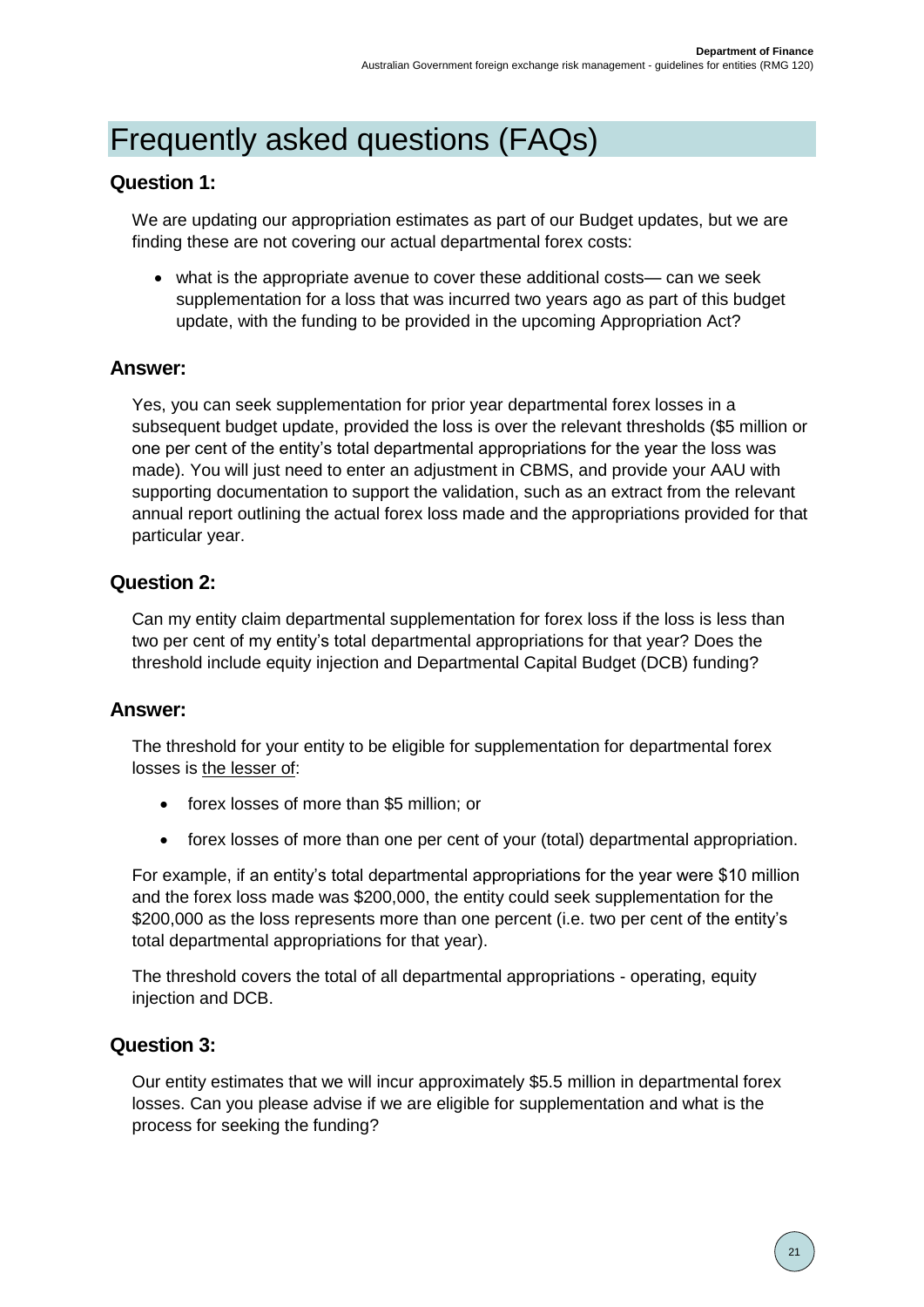## **Answer:**

Your entity will be eligible for departmental supplementation via the next annual Appropriation Acts, as the current estimate of the loss is over the \$5 million threshold.

The amount of supplementation actually provided will be determined through a reconciliation of your total actual foreign exchange losses (across all currencies) from annual financial statements with the budget estimates at the time the appropriations were provided.

Once the amount of the actual loss has been confirmed, your entity will be able to enter an adjustment in CBMS at the next estimates update for supplementation. Please contact the relevant AAU for more information.

## **Question 4:**

In the previous financial year, our entity processed a journal to recognise the supplementation required for departmental forex losses as an appropriation receivable. Do we need to wait until the appropriation is legally available before recognising the appropriation receivable?

## **Answer:**

Supplementary funding for forex losses is provided via the next available annual Appropriation Acts (usually through the Additional Estimates process), so the appropriation should not be recognised as an appropriation receivable, but rather accrued appropriation revenue.

The *[Public Governance, Performance and Accountability](https://www.legislation.gov.au/Series/F2015L00131) (Financial Reporting) Rule 2015*, *[RMG125 Commonwealth Entities Financial Statements Guide](https://www.finance.gov.au/government/resource-management/list-number)* and *[RMG116 Accounting](https://www.finance.gov.au/government/resource-management/list-number)  [for annual appropriations](https://www.finance.gov.au/government/resource-management/list-number)* provide information on when appropriation adjustments or supplementation can be recognised.

## **Question 5:**

If the entity was to establish a new mandatory whole of government arrangement with a US based company, can we agree for invoices to be provided in USD or must invoices be in AUD?

## **Answer:**

The forex policy does not require invoices (whether issued by Commonwealth entities, or received from external parties) to be denominated in any particular currency. The preference for Australian Government dealings is AUD, but use of USD or any other currency is not prohibited. The guiding principle is what is in the best interests of and represents best value for money for the Australian Government as a whole. Any reporting by Commonwealth entities must still be in AUD, in accordance with accounting standards. Entities may choose to request invoices be issued in a particular currency, however costs in the invoice should be converted at the spot rate on the day the invoice is issued, rather than another exchange rate. For guidance on how to measure transactions subject to forex movements, please refer to AASB 121.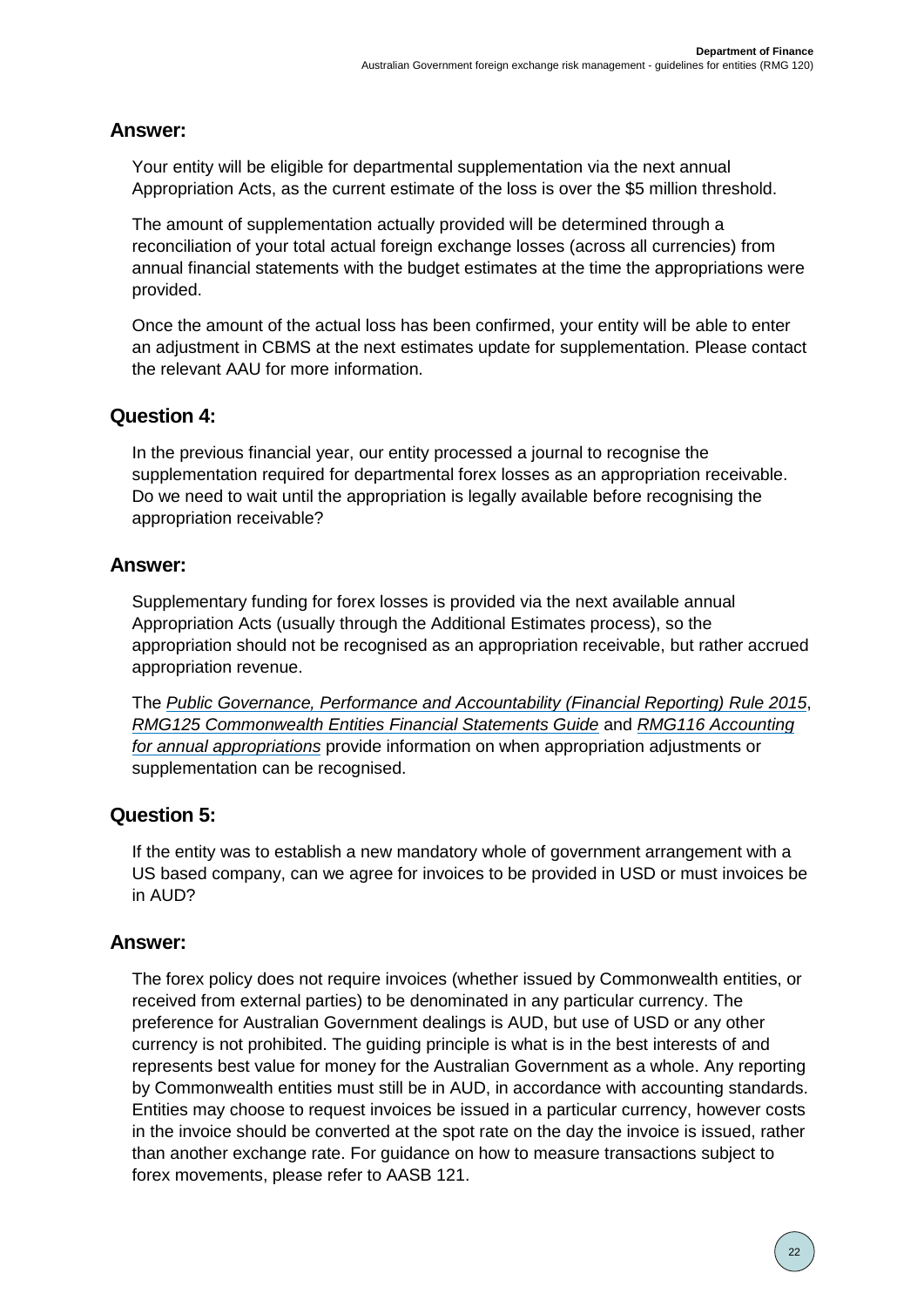## **Question 6:**

The Government agreed to provide additional administered funding for my entity's forex expenditure via estimates variations. How should we recognise this?

### **Answer:**

Where the Government has agreed to updates in administered funding for forex movements, these should be recognised in a similar manner to changes in appropriations for indexation, for example:

Reason code: Change in forex rates

- DR Expenses/Assets
- CR Administered appropriations from the Official Public Account/Revenue from Government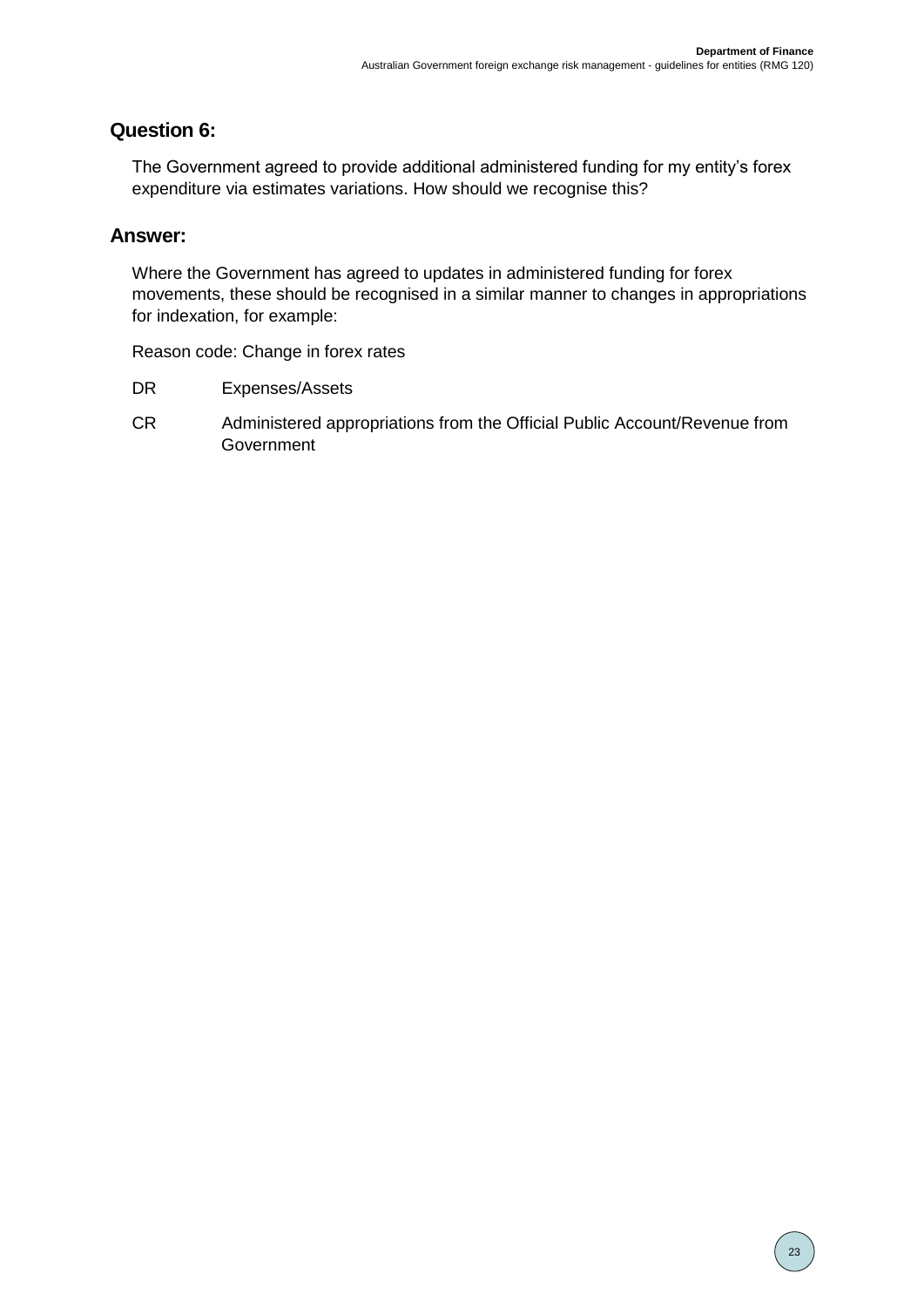# <span id="page-23-0"></span>Appendix A – Applying for an Exemption

A GGS entity may apply to the Finance Minister (via its own Portfolio Minister) for an exemption from the hedging restriction imposed by the forex policy. The Finance Minister will consult with the Treasurer on any such application. All entities seeking an exemption must liaise with their Finance AAU in the first instance prior to initiating ministerial correspondence.

All applications must be supported by a robust argument demonstrating the business need for an exemption. Exemptions can either be in the form of a general exemption from the entire forex policy, for a specific activity/transaction involving foreign currencies, or for a wholly-owned subsidiary of the GGS entity.

### **General exemptions**

General exemptions from the forex policy will only be granted in exceptional circumstances, such as if the entity demonstrates that the restrictions imposed by the forex policy would unduly restrict the entity from carrying out core functions. In general, only CCEs will be granted a general exemption from the forex policy.

#### **Partial exemptions**

If an entity intends to undertake an activity or a transaction involving an arrangement that would be described as hedging under the forex policy, then the entity may apply to the Finance Minister for a partial exemption from the forex policy. For example, the entity is unable to exclude a request for a fixed exchange rate in a proposed contract, or the restrictions imposed by the forex policy would unduly restrict an entity from carrying out a function.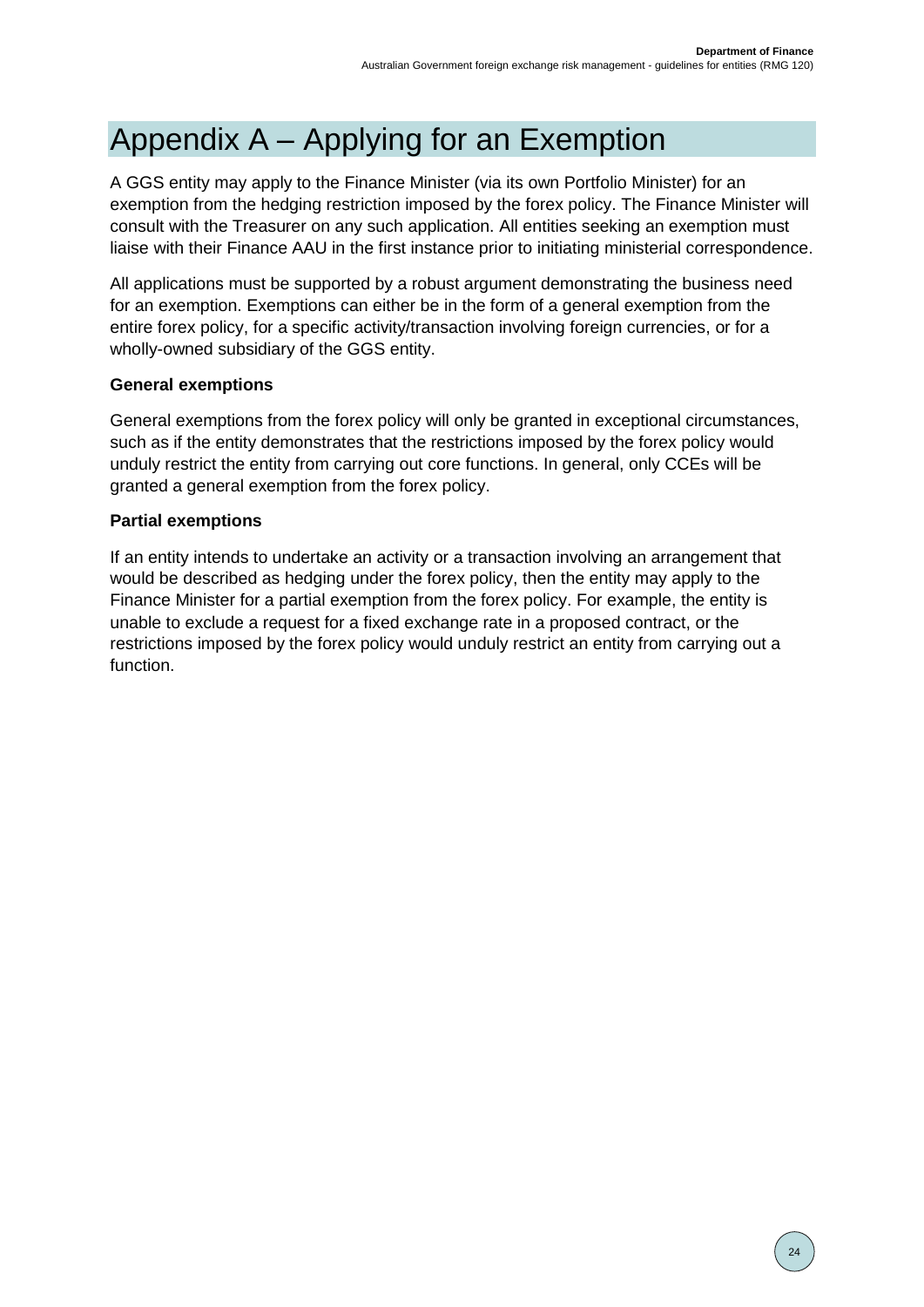## <span id="page-24-0"></span>Appendix B – Acronyms and Glossary of Terms

**AUD** – Australian dollar(s).

**Budget Exchange Rate (BER)** – the exchange rate used for calculating the Australian dollar equivalent of budgeted foreign currency amounts, as provided to entities through Finance Agency Advice Units.

**Cap/s** – an option contract whereby the seller agrees to pay the purchaser, in return for an upfront premium, the difference between a reference rate and a strike rate when the reference rate exceeds the strike rate.

**Commonwealth company** – see section 89 of the *Public Governance, Performance and Accountability Act 2013 (PGPA Act).*

**Commonwealth entity** – see section 10 of the PGPA Act.

**Corporate Commonwealth entity (CCE)** – see section 11 of the PGPA Act.

**Counterparty** – the other party that participates in a (foreign currency) financial transaction. Every transaction must have a counterparty in order for the transaction to go through.

**Currency** – the Australian dollar or any foreign currency.

**Derivatives** – securities that move in terms of one or more underlying assets. Examples include options, swaps, futures and forward contracts. Underlying assets can be stocks, bonds, commodities, currencies, indices or interest rates. Derivatives can be effective hedges against their underlying assets, since the relationship between derivatives and underlying assets is more or less clearly defined.

**Export Finance Australia (EFA)** – means the entity established under section 6 of the *Export Finance and Insurance Corporation Act 1991* and trading under one of the names in section 81 of that Act.

**Embedded structures** – options or other structures, included within a contract, agreement or arrangement, which alter or transfer the forex risks faced by either party.

**Entity** – see Commonwealth entity or Commonwealth company.

**Exchange rate** – see foreign exchange rate.

**Exposure** – see foreign exchange exposure.

**External hedge** – any transaction strategy undertaken by an entity with a counterparty external to the GGS, which alters or transfers the forex risk faced by the GGS entity. External hedges include, but are not limited to:

- Structures inserted (embedded) into contracts or arrangements that reduce or alter the exposure to exchange rate fluctuations
- Financial instruments such as forward exchange contracts, swaps and options.

**Finance** – the Department of Finance.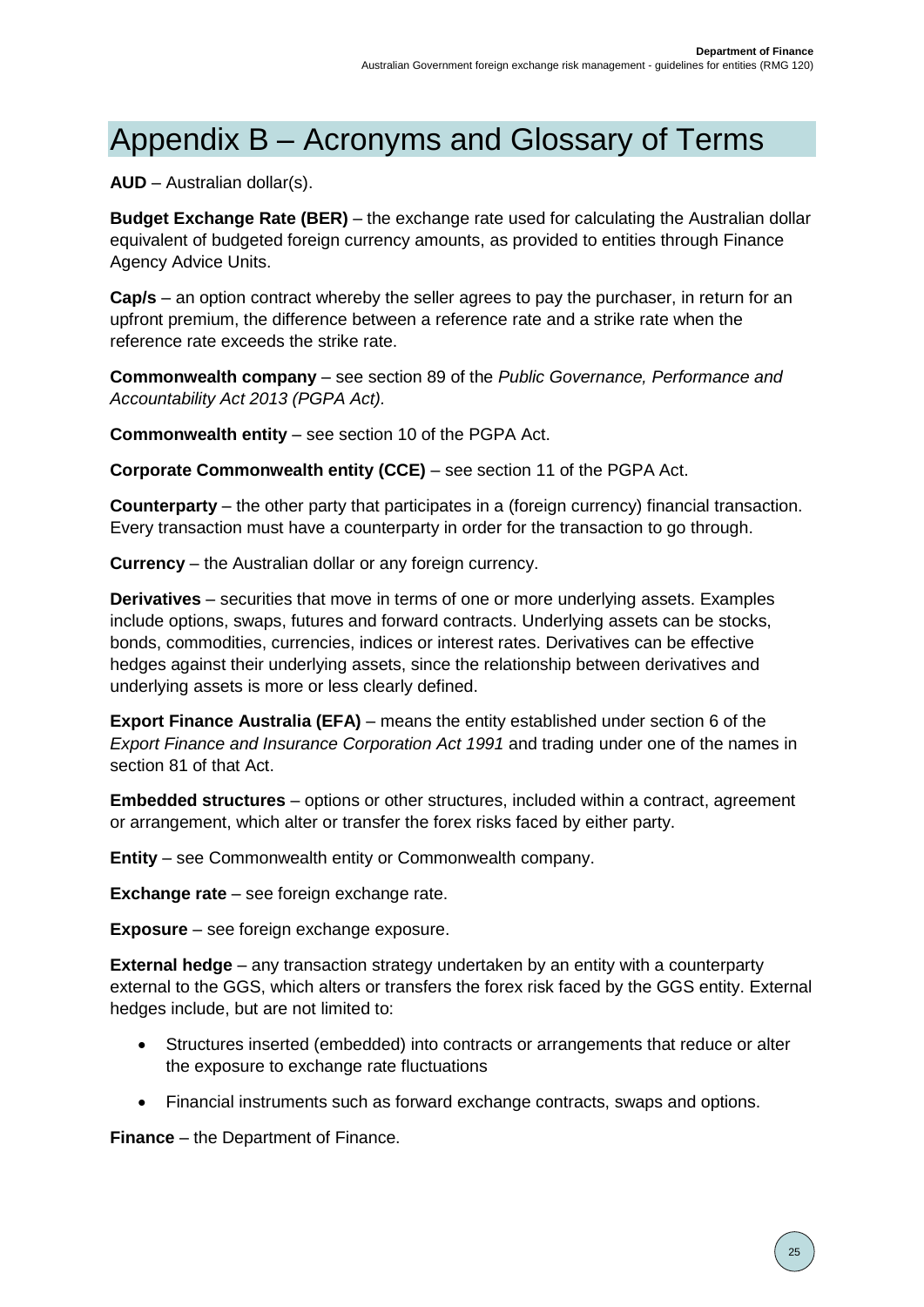**Floor** – an option contract whereby the seller agrees to pay the purchaser, in return for an upfront premium, the difference between a reference rate and a strike rate, if the strike rate exceeds the reference rate.

**Foreign currency** – the currency of any country other than Australia, which is an authorised medium of exchange.

**Foreign exchange** – transactions that cause a change in the foreign currency position of an entity. Usually abbreviated to 'forex' and sometimes to 'FX'.

**Foreign exchange exposure** – an entity's exposure or sensitivity to loss (or profit) due to movement in the exchange rate between the Australian dollar and a foreign currency. May be measured in terms of the value of the underlying transaction (i.e. the purchase of an asset), or its financial impact on elements of the entity's balance sheet or income statement (revenue, expenses, cash flows, assets or liabilities).

**Foreign exchange rate** – the amount of one currency required to purchase another, and always expressed in terms of a currency pair. Also known as the exchange rate.

**Foreign exchange risk** – the risk that an entity's financial performance or position will be affected by changes in forex rates when financial transactions involve currencies other than the base/home currency of the entity. Can be divided into three main types:

- Transactions risk arises if an entity must pay and/or receive foreign currency at a future date and at an unknown exchange rate. This type of exposure is generally contractual and affects the income statement.
- Translation/accounting risk arises if assets and/or liabilities are held in a foreign currency and must be translated (converted into the base currency) at a future date. This type of exposure affects the balance sheet. Often observed with companies that own subsidiaries operating in a different country.
- Economic/operating risk defined as the change in the economic value of an entity due to unanticipated changes in exchange rates.

This RMG only relates to transactions risk.

**Forex** – see foreign exchange.

**Forward exchange contract** – an agreement to exchange a specified amount of one currency for another at a future date.

**FX** – see foreign exchange.

**General government sector** – a group comprising entities that are primarily budget-funded or that obtain their funds from the Australian Government generally. Defined by the Australian equivalents of international statistics standards known as the *[Government](https://www.finance.gov.au/government/financial-reporting-and-accounting-policy/overview-commonwealth-financial-reporting/government-finance-statistics) Finance [Statistics](https://www.finance.gov.au/government/financial-reporting-and-accounting-policy/overview-commonwealth-financial-reporting/government-finance-statistics)*. Please see the [PGPA Act Flipchart](https://www.finance.gov.au/government/managing-commonwealth-resources/structure-australian-government-public-sector/pgpa-act-flipchart-and-list) for a list of Australian Government entities that form part of the general government sector. Typically comprises NCEs and CCEs.

**GGS** – see general government sector.

**GGS entity** – any Commonwealth entity classified as part of the general government sector.